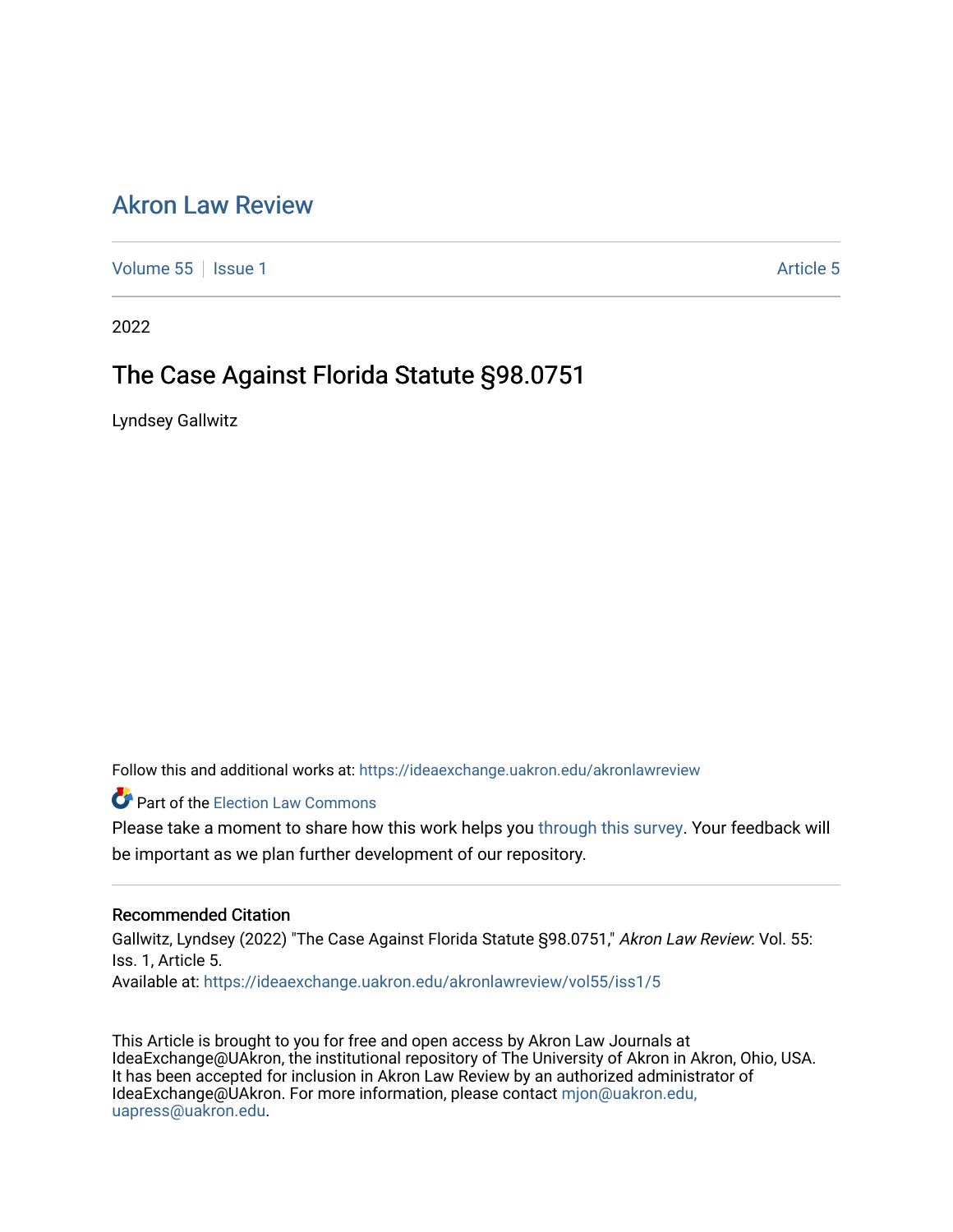# **THE CASE AGAINST FLORIDA STATUTE § 98.0751**

*Lyndsey Gallwitz*<sup>∗</sup>

| Π.  |                                                            |
|-----|------------------------------------------------------------|
|     |                                                            |
|     |                                                            |
|     | C. The Fifteenth Amendment and the Rise of Suppressing     |
|     |                                                            |
|     | D. Florida's Infamous Voter Suppression Laws and the       |
|     | Emergence of Article VI, Section 4194                      |
| Ш.  | Policy Arguments Against Florida Statute § 98.0751196      |
|     | A. § 98.0751 Results in Unrepresentative Elections 196     |
|     | 1. § 98.0751 Suppressed the Black Vote196                  |
|     | 2. § 98.0751 Created an Administrative Disaster199         |
|     | 3. Disappointing Voter Turnout Due to § 98.0751201         |
|     | B. § 98.0751 Falters in Comparison to International Voting |
|     |                                                            |
|     | C. § 98.0751 Hinders Reentry into Society204               |
| IV. | § 98.0751 Violates the Twenty-Fourth Amendment207          |
|     | A. Purpose of Twenty-Fourth Amendment207                   |
|     | B.                                                         |
|     |                                                            |
|     | 2. Denial by Reason of Failure to Pay a Poll Tax or        |
|     |                                                            |
| V.  |                                                            |

187

<sup>∗</sup> Lyndsey Gallwitz grew up in Mount Vernon, Ohio and holds a B.A. in Paralegal Studies from Kent State University. Gallwitz currently attends the University of Akron School of Law and will graduate in the spring of 2022 with her Juris Doctorate. During her years at the University of Akron, she served as a Production Editor on the Akron Law Review and volunteered for the Civil Litigation Clinic, where she assisted low-income clients who were experiencing housing problems. After graduation, Gallwitz will return to Mount Vernon and work as an associate attorney at Critchfield, Critchfield, and Johnston, Ltd.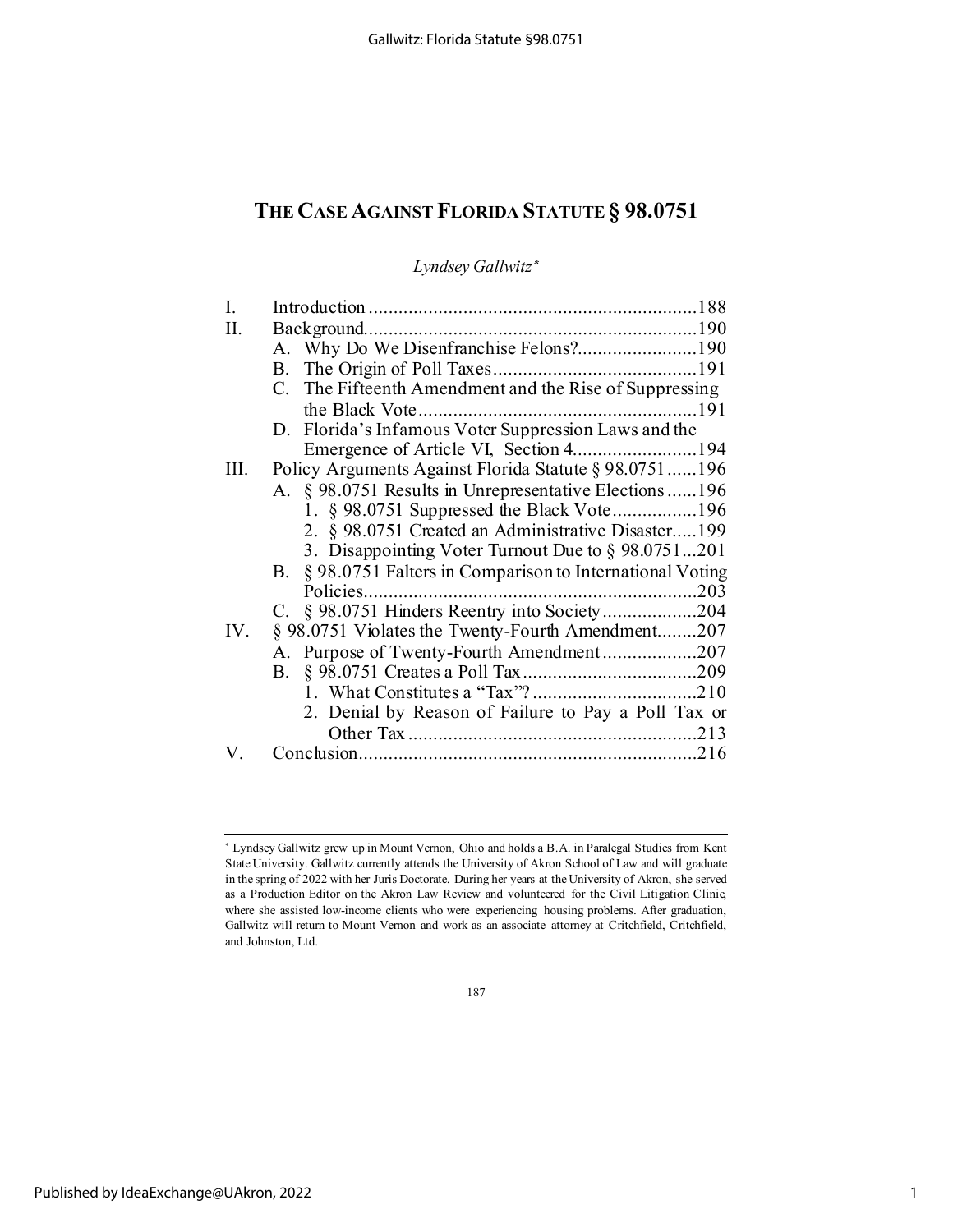## I. INTRODUCTION

As Americans, we often pride ourselves on our democratic system, many of us believing that we have the greatest system in the world. The best thing about being an American is that we can have our voices heard through our democratic process. But what many people fail to realize is that members of marginalized communities often do not have the same ability to have their voices heard because of several mechanisms of voter suppression. Black people, in particular, often struggle to participate in elections. [1](#page-2-0)

While Black people have had a constitutional right to vote in the United States since the Fifteenth Amendment was ratified in 1869,<sup>[2](#page-2-1)</sup> fair and equal access to the polls has been a consistent fight for Black people throughout history—a fight that is not over yet. After the Fifteenth Amendment was ratified in 1870, allowing Black Americans to vote, the legislature used two major weapons to suppress the Black vote: the implementation of poll taxes and felony disenfranchisement laws. [3](#page-2-2) These two voter suppression strategies were especially prevalent in the Southern states, including Florida. [4](#page-2-3)

Florida is notorious for having particularly draconian voter suppression laws. It was the first state in the nation to implement a poll tax in 1888. [5](#page-2-4) Additionally, Florida's constitution used to permanently disenfranchise anyone convicted of a felony. [6](#page-2-5) The combination of these two weapons has historically been detrimental to the Black community's electoral power. [7](#page-2-6)

The harshness of Florida's voter suppression laws has been reduced following the repeal of Florida's poll tax in 1937, the Twenty-Fourth Amendment to the U.S. Constitution, and most recently, Article VI, section 4 of the Florida Constitution which allows felons to regain their voting rights after their sentences have been completed.<sup>[8](#page-2-7)</sup> While much

<span id="page-2-0"></span><sup>1</sup>*. Block the Vote: Voter Suppression in 2020*, ACLU (February 3, 2020), https:// www.aclu.org/news/civil-liberties/block-the-vote-voter-suppression-in-2020/ [https://perma.cc/RW3E-75AM].

<sup>2.</sup> U.S. CONST. amend. XV, § 1.

<span id="page-2-2"></span><span id="page-2-1"></span><sup>3.</sup> Kelly Phillips Erb, *For Election Day, A History of the Poll Tax in America*, FORBES (Nov. 5, 2018, 8:30 PM), https://www.forbes.com/sites/kellyphillipserb/2018/11/05/just-before-theelections-a-history-of-the-poll-tax-in-america/#14408f9b4e44 [https://perma.cc/VV5M-S5FE].

<sup>4</sup>*. Id.*

<span id="page-2-7"></span><span id="page-2-6"></span><span id="page-2-5"></span><span id="page-2-4"></span><span id="page-2-3"></span><sup>5</sup>*. Florida Becomes First Southern State to Propose a Poll Tax*, THE HIST. ENGINE, https://historyengine.richmond.edu/episodes/view/1615 [https://perma.cc/7YK6-APP9].

<sup>6.</sup> FLA. CONST. art. VI, § 4 (1991).

<sup>7</sup>*. See* discussion *infra* Sections II.C, II.D.

<sup>8.</sup> U.S. CONST. amend XXIV, § 1; FLA. CONST. art. VI, § 4.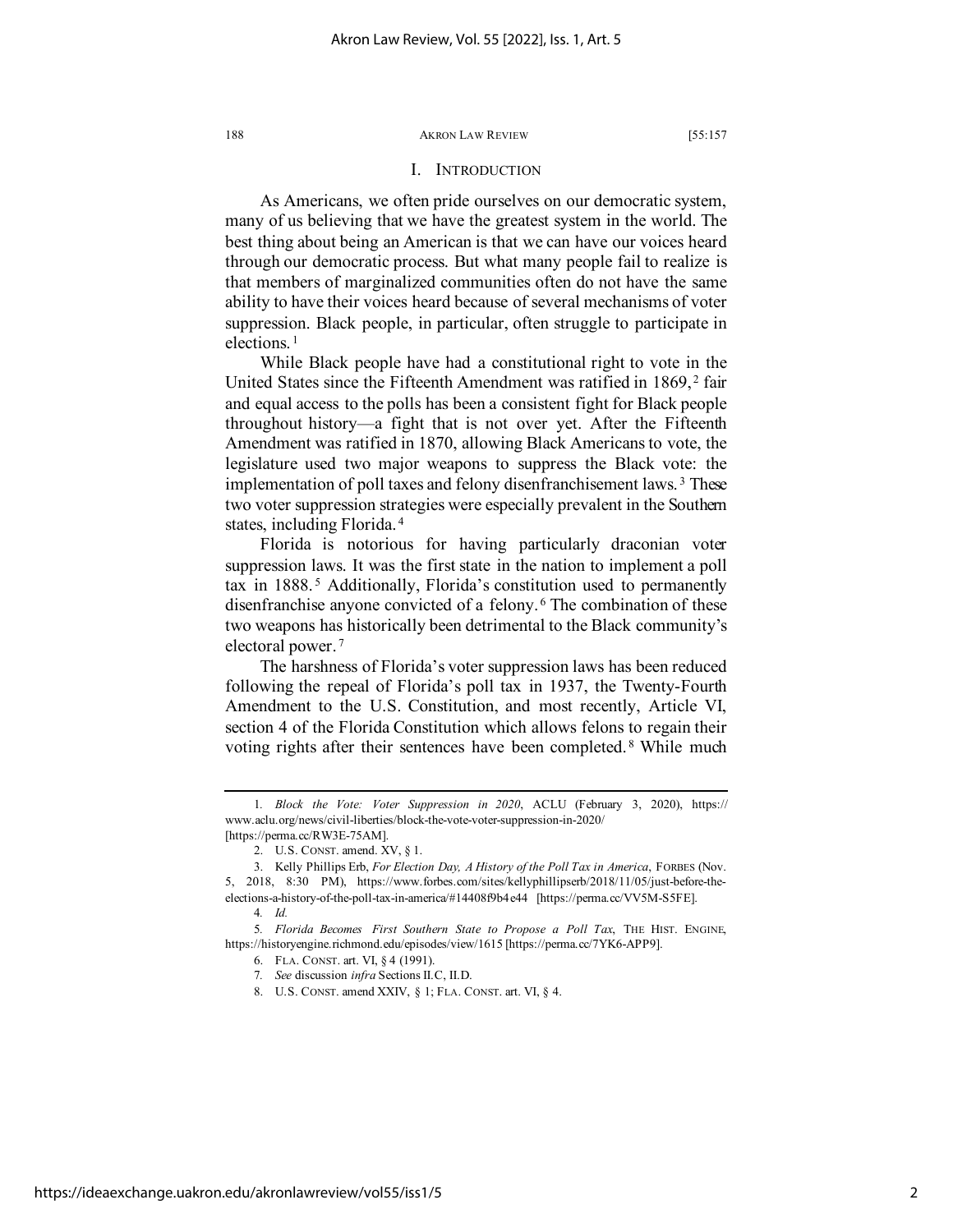progress has been made, unfortunately there are still flaws in Florida's voting system that continue to suppress Black voters. Soon after Article VI, section 4 was passed in 2018, the Florida Legislature quickly passed Florida Statute section 98.0751—that impedes the coverage of Article VI, section 4 by requiring felons to pay off all their legal financial obligations before they are eligible to vote again.<sup>[9](#page-3-0)</sup> This prevents felons who would otherwise be eligible voters from regaining their voting rights simply because they are impoverished.

Section 98.0751 received significant backlash, with many people claiming that it created a poll tax. [10](#page-3-1) Several felons who were impacted by the statute sued Governor DeSantis and the State of Florida in 2020, challenging the statute's validity. [11](#page-3-2) The Northern District of Florida ruled that section 98.0751 created a poll tax in violation of the Twenty-Fourth Amendment.<sup>[12](#page-3-3)</sup> The Eleventh Circuit overruled this decision.<sup>[13](#page-3-4)</sup> When the plaintiffs appealed, the Supreme Court denied the application to vacate stay, leaving the statute in place for the 2020 election. [14](#page-3-5)

In this article, I will provide policy arguments against section 98.0751 and demonstrate why the Eleventh Circuit ruled incorrectly. This article will first highlight the racist history of felony disenfranchisement and poll taxes. Next, this article will make policy arguments against the statute by showing how it results in unrepresentative elections, falters in comparison to international voting rights policies, makes reentry into society more difficult for felons. Lastly, this article will demonstrate that the statute violates the Twenty-Fourth Amendment to the Constitution by requiring felons to pay off legal financial obligations, which functionally operate as taxes, before the right to vote is restored.

<sup>9.</sup> FLA. STAT. ANN. § 98.0751 (West 2020).

<span id="page-3-1"></span><span id="page-3-0"></span><sup>10.</sup> Fabiola Cineas, *What It's Like to Be Formerly Incarcerated and Fight for the Right to Vote*, VOX (Sept. 22, 2020, 8:30 AM), https://www.vox.com/21439753/florida-felon-voting-rights [https://perma.cc/N65M-6WT3].

<span id="page-3-5"></span><span id="page-3-4"></span><span id="page-3-3"></span><span id="page-3-2"></span><sup>11.</sup> Jones v. DeSantis, 462 F. Supp. 3d 1196 (N.D. Fla.) *vacated*, 975 F.3d 1016 (11th Cir. 2020).

<sup>12</sup>*. DeSantis* 462 F. Supp. 3d at 1234.

<sup>13.</sup> Jones v. Governor of Florida, 975 F.3d 1016 (11th Cir. 2020).

<sup>14.</sup> Raysor v. DeSantis, 140 S. Ct. 2600 (2020).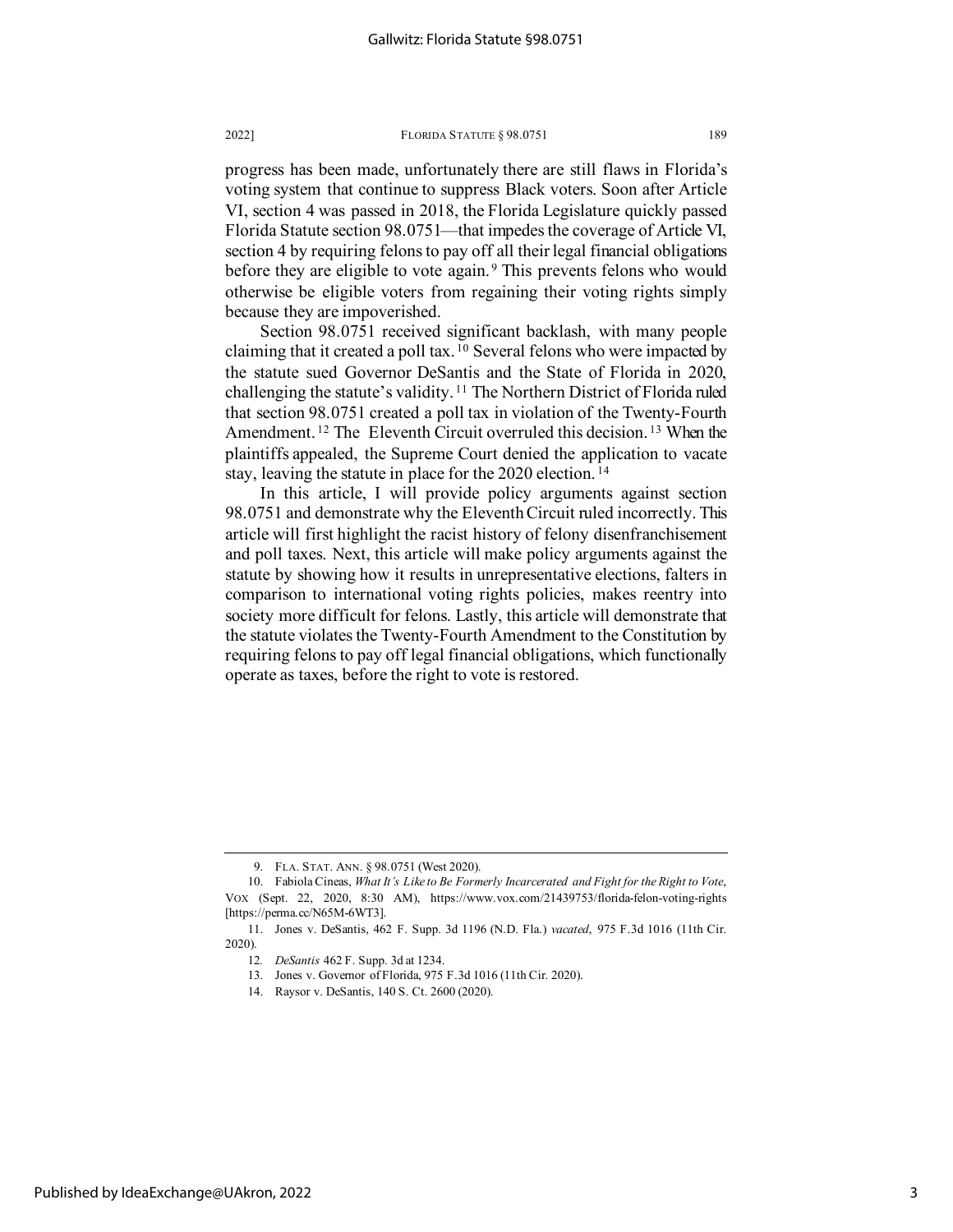## II. BACKGROUND

## *A. Why Do We Disenfranchise Felons?*

The concept of felony disenfranchisement dates back to the practice of "civil death" in medieval Europe. [15](#page-4-0) Civil death extinguished a convicted criminal's civil rights and stripped them of the law's protections. [16](#page-4-1) Often, civil death meant that convicted criminals were required to forfeit all of their property to the king. The state deemed their blood corrupt; they could no longer inherit any estate or pass their estate to their heirs, they lost their right to bring any legal action or testify as a witness, and they were overall considered dead-in-law.<sup>[17](#page-4-2)</sup> As was common in early American law, the United States borrowed this idea from English law in the early-nineteenth century.<sup>[18](#page-4-3)</sup>

By the mid-twentieth century, most of the harsh civil-death statutes that encompassed the original medieval-European view were repealed or voided in the United States. [19](#page-4-4) Similar practices continue, however, under a related system of collateral consequences applicable to people convicted of crimes. [20](#page-4-5) The philosophy behind this new system is not the idea that convicted criminals are dead in the eyes of the law, but rather that convicted criminals have a "shattered character" that they carry with them through life. [21](#page-4-6) Some of the collateral consequences imposed on convicted criminals include disenfranchisement, the loss of the right to hold federal or state office, being barred from certain professions, firearm disabilities, and even deportation for noncitizens. [22](#page-4-7)

These consequences are indicative of the American criminal justice system's retributive nature. Retributive justice provides that those who commit wrongful acts morally deserve to suffer a proportionate punishment. [23](#page-4-8) Society inflicts these consequences on felons because we

<span id="page-4-0"></span><sup>15.</sup> JEAN CHUNG, THE SENT'G PROJECT, FELONY DISENFRANCHISEMENT: A PRIMER, (2019), https://www.sentencingproject.org/wp-content/uploads/2015/08/Felony-Disenfranchisement-Primer.pdf [https://perma.cc/M4Y9-RBMV].

<span id="page-4-3"></span><span id="page-4-2"></span><span id="page-4-1"></span><sup>16.</sup> Gabriel J. Chin, *The New Civil Death: Rethinking Punishment in the Era of Mass Conviction*, 160 U. PA. L. REV. 1789, 1790 (2012), https://scholarship.law.upenn.edu/cgi/ viewcontent.cgi?article=1067&context=penn\_law\_review [https://perma.cc/3QM6-RCXB].

<sup>17</sup>*. Id.* at 1794. 18*. Id.*

<sup>19</sup>*. Id.* at 1798.

<sup>20</sup>*. Id.* at 1799.

<sup>21</sup>*. Id.* at 1790.

<sup>22</sup>*. Id.* at 1800.

<span id="page-4-8"></span><span id="page-4-7"></span><span id="page-4-6"></span><span id="page-4-5"></span><span id="page-4-4"></span><sup>23.</sup> Alec Walen, *Retributive Justice*, THE STAN. ENCYC. OF PHIL. (Edward N. Zalta ed., Fall 2020 ed.), https://plato.stanford.edu/entries/justice-retributive/ [https://perma.cc/TZB8-LB6X].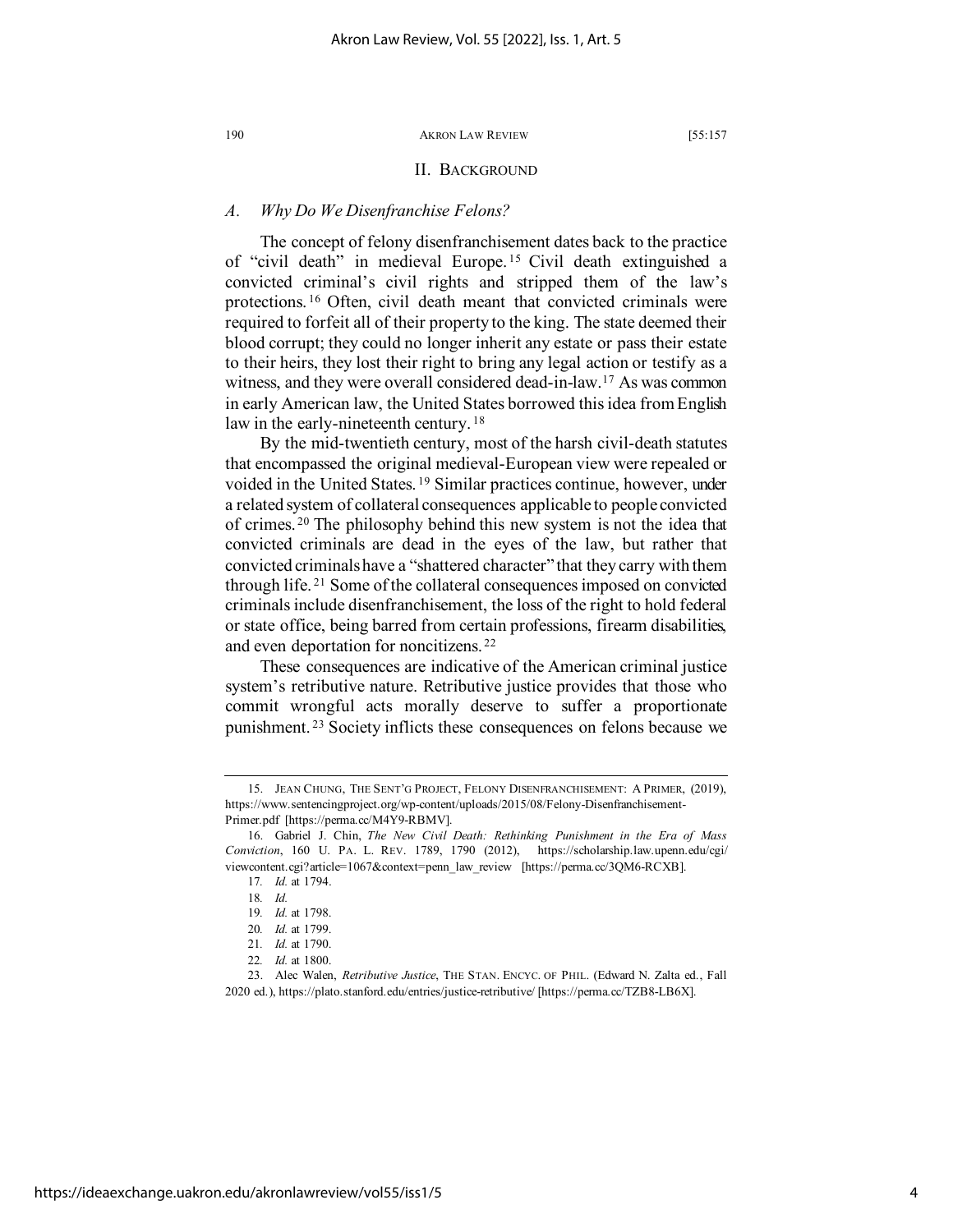believe that they are morally bankrupt and do not deserve to be welcomed back into the community. [24](#page-5-0) The scarlet letter that a felony conviction provides in the United States prevents reentry into nearly every aspect of life. [25](#page-5-1) Disenfranchisement is an additional barrier that keeps felons from becoming productive members of society by preventing electoral participation.

# *B. The Origin of Poll Taxes*

Poll taxes were outlawed by the Twenty-Fourth Amendment in 1964, but they had previously been present in the United States since colonial times. [26](#page-5-2) Poll taxes in the colonies, and shortly after the American Revolution, were not always linked to voting. The phrase "poll tax" derives from the German word "poll," meaning "head." Poll taxes were considered per person taxes. [27](#page-5-3) Typically, poll taxes were used because the government wanted to raise revenue from everyone, even those who made enough money or owned enough assets to pay income or property taxes.<sup>[28](#page-5-4)</sup> Poll taxes linked to voting—as we think of them today—were not very prevalent in the United States until the Reconstruction Era after the Civil War. [29](#page-5-5)

# *C. The Fifteenth Amendment and the Rise of Suppressing the Black Vote*

The use of both poll taxes and felony disenfranchisement rose significantly during the Reconstruction Era.<sup>[30](#page-5-6)</sup> When the Fifteenth Amendment granted Black people the right to vote in 1870, Southern states responded by suppressing the Black vote in any way they could. Several laws were passed that prevented Black people from voting even though they did not expressly deny the right to vote based on race. These laws included poll taxes, literacy tests, and felony disenfranchisement.<sup>[31](#page-5-7)</sup>

<sup>24</sup>*. Id.*

<sup>25.</sup> Chin, *supra* note 16, at 1800.

<sup>26.</sup> Erb, *supra* note 3.

<sup>27</sup>*. Id.*

<sup>28</sup>*. Id.*

<span id="page-5-7"></span><span id="page-5-6"></span><span id="page-5-5"></span><span id="page-5-4"></span><span id="page-5-3"></span><span id="page-5-2"></span><span id="page-5-1"></span><span id="page-5-0"></span><sup>29</sup>*. Id.*; *see also* Allison Keyes, *Recalling an Era When the Color of Your Skin Meant You Paid to Vote*, SMITHSONIAN MAG. (Mar. 18, 2016), https://www.smithsonianmag.com/smithsonianinstitution/recalling-era-when-color-your-skin-meant-you-paid-vote-180958469/ [https://perma.cc/8M82-8AUR].

<sup>30.</sup> Erb, *supra* note 3; *see also* CHUNG, *supra* note 15, at 3.

<sup>31.</sup> Keyes, *supra* note 29.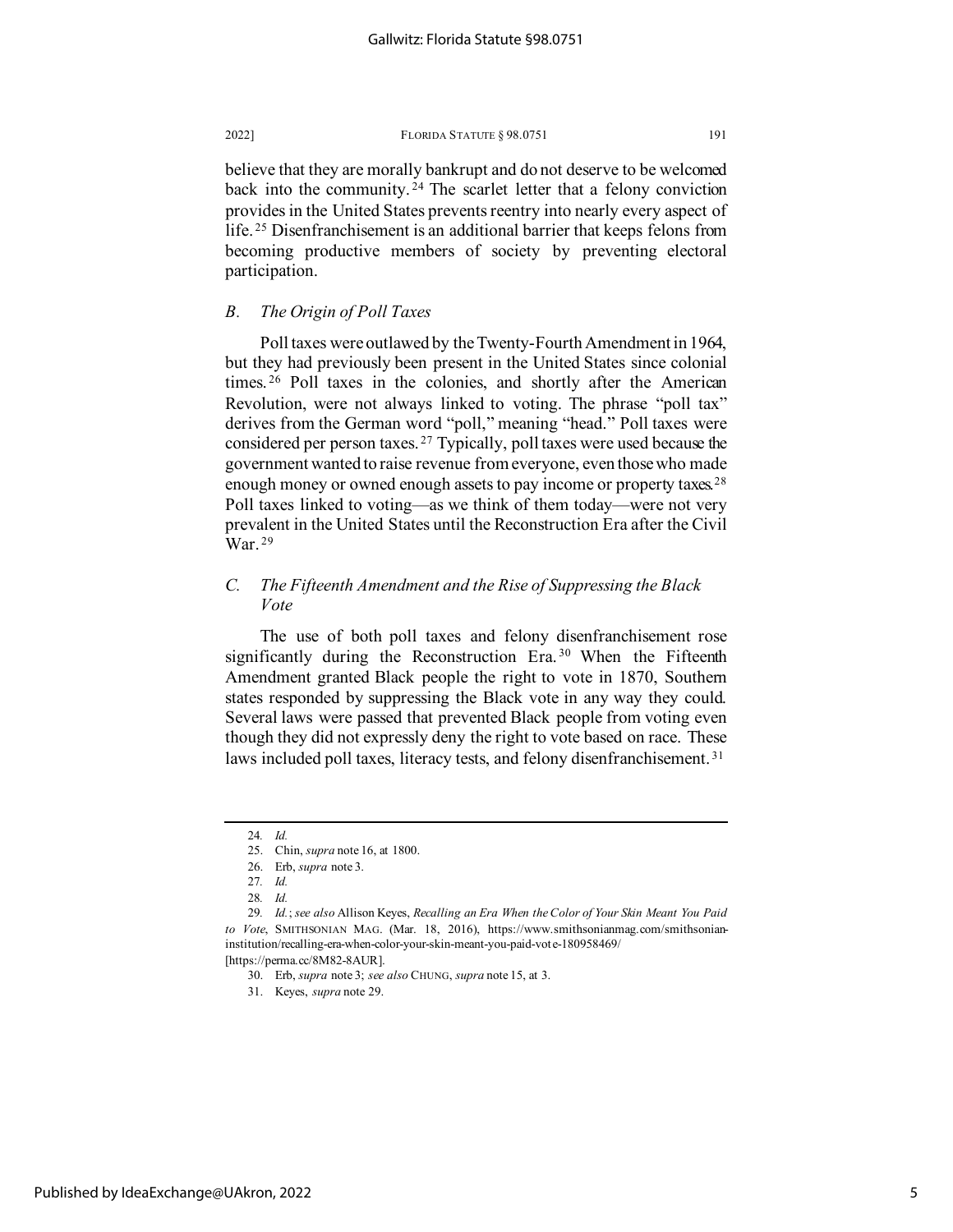Poll taxes were simple: a fee was charged at the polling booth, they could not pay, they could not vote. This was extremely effective in suppressing the Black vote, especially during Reconstruction, because recently freed Black Americans had very little opportunity to own property or find gainful employment.<sup>[32](#page-6-0)</sup> In 1865, General William Sherman issued an order in 1865 reallocating hundreds of thousands of acres of land for settlement of Black families. [33](#page-6-1) When President Lincoln was assassinated, Vice President Andrew Johnson rescinded the order and returned the land to the original white owners. [34](#page-6-2) Additionally, the Freedmen's Bureau, which was created to help freed slaves find financial freedom, was dismantled after only seven years. [35](#page-6-3)

Poll taxes were implemented quickly, and they worked. In Mississippi, fewer than 9,000 of the 147,000 voting-age Black Americans were registered to vote in 1890.<sup>[36](#page-6-4)</sup> Some states took a neutral position on poll taxes, labeling them as a revenue raiser, while other states were more blatant with their intentions. [37](#page-6-5) The Tuscaloosa Newspaper made the following statement regarding poll taxes in their November 3, 1939 edition:

This newspaper believes in white supremacy, and it believes that the poll tax is one of the essentials for the preservation of white supremacy. It

<span id="page-6-3"></span><span id="page-6-2"></span><span id="page-6-1"></span>35*. Id.* While the Freedmen's Bureau helped freed slaves find financial freedom by providing employment and supervising employment contracts to ensure fair compensation, it also assisted people by overseeing the transition between slavery and freedom generally. It issued necessities like food and clothing, operated hospitals, helped find family members, and provided legal representation among other things. *See African American Records: Freedmen's Bureau*, NAT'L ARCHIVES, https://www.archives.gov/research/african-americans/freedmens-bureau (Sept. 19, 2016) [https://perma.cc/VC7W-FWZJ]; *see also The Southern "Black Codes" of 1865–66*, CONST. FOUND., https://www.crf-usa.org/brown-v-board-50th-anniversary/southern-black-codes.html [https://perma.cc/7CZ6-2GHW].

<span id="page-6-0"></span><sup>32</sup>*. See* Trymaine Lee, *A Vast Wealth Gap, Driven by Segregation, Redlining, Evictions and Exclusion, Separates Black and White America*, N.Y. TIMES MAG. (Aug. 14, 2019), https://www.nytimes.com/interactive/2019/08/14/magazine/racial-wealth-gap.html [https://perma.cc/FN9L-49BM].

Similar issues continued post-Reconstruction. President Franklin Roosevelt's New Deal excluded occupations commonly held by Black people, such as agricultural laborers and domestic workers, from its wealth building programs. Black people also struggled to own property because the Home Owners Loan Corporation largely excluded black neighborhoods from government insured loans, deeming them dangerous and marking them red on maps, a practice that became known as "redlining." *Id.*

<sup>33</sup>*. Id.*

<sup>34</sup>*. Id.*

<sup>36.</sup> Erb, *supra* note 3.

<span id="page-6-5"></span><span id="page-6-4"></span><sup>37</sup>*. Id.*; *see also* Ben Windham, *Black Vote Carries Heavy History in the Deep South*, TUSCALOOSA NEWS (Jan. 20, 2008, 12:43 AM), https://www.tuscaloosanews.com/article/DA/ 20080120/News/606112666/TL [https://perma.cc/43DE-V3GP].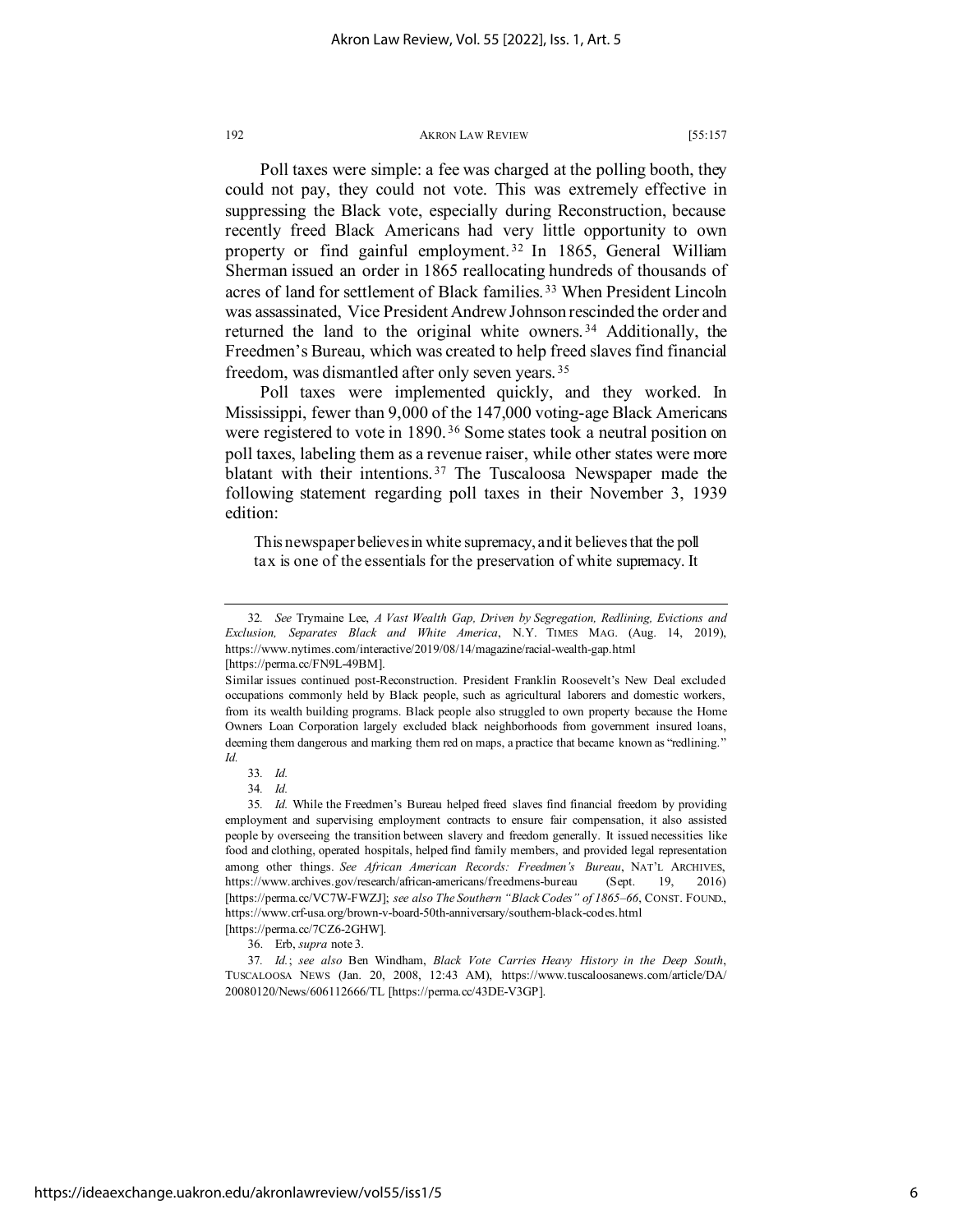does not believe in a democracy with a small 'd', because it knows this country has never had such a democracy and never will have such a democracy as long as white supremacy is preserved . . . If it is 'undemocratic' to argue for white supremacy–-as it certainly is–-then we plead guilty to the charge....<sup>[38](#page-7-0)</sup>

Election officers also enforced poll taxes discriminatorily against black voters by picking and choosing from whom they demanded a poll tax receipt. [39](#page-7-1) Black voters also faced intimidation throughout the voting process. Poll tax laws frequently forced voters to pay the tax in cash and at specific locations, often the local police station. [40](#page-7-2) Black people were harassed when they registered to vote, and often faced violence.<sup>[41](#page-7-3)</sup>

The Twenty-Fourth Amendment, which outlawed the use of poll taxes, was passed in 1962. At the time, five states maintained poll taxes that disproportionately disenfranchised Black voters: Virginia, Alabama, Mississippi, Arkansas, and Texas. [42](#page-7-4)

Felony disenfranchisement was another easy tool to turn away Black voters during Reconstruction. The Thirteenth Amendment prohibited slavery and involuntary servitude, but it provided an exception that allowed involuntary servitude as a punishment for a crime. [43](#page-7-5) This provided an incentive to arrest recently freed slaves en masse to still have access to free labor. [44](#page-7-6)

Early-colonial felony disenfranchisement laws were typically limited to "egregious violations of moral code," such as rape and murder. [45](#page-7-7) But after the Civil War, many states implemented felony disenfranchisement laws targeting crimes believed to be most committed by Black people, such as vagrancy. [46](#page-7-8) In 1901, Alabama changed its felony disenfranchisement laws to all crimes involving "moral turpitude," which

<sup>38.</sup> Erb, *supra* note 3; *see also* Windham, *supra* note 37.

<sup>39.</sup> Erb, *supra* note 3.

<sup>40</sup>*. Id.*

<sup>41.</sup> Keyes, *supra* note 29.

<span id="page-7-4"></span><span id="page-7-3"></span><span id="page-7-2"></span><span id="page-7-1"></span><span id="page-7-0"></span><sup>42.</sup> Office of the Historian & Office of Art and Archives, *Historical Highlights: The 24th Amendment*, HIST., ART & ARCHIVES, https://history.house.gov/HistoricalHighlight/Detail/37045 [https://perma.cc/QM98-VBQN].

<sup>43.</sup> U.S. CONST. amend. XIII, § 1.

<span id="page-7-6"></span><span id="page-7-5"></span><sup>44.</sup> Flores A. Forbes, *How a 13th Amendment Loophole Created America's Carceral State*, THE CRIME REPORT (June 3, 2019), https://thecrimereport.org/2019/06/03/539754/ [https:// perma.cc/Y9GH-WYCV].

<sup>45.</sup> CHUNG, *supra* note 15.

<span id="page-7-8"></span><span id="page-7-7"></span><sup>46</sup>*. Id.* at 3; *see also* Danyelle Solomon, Connor Maxwell & Abril Castro, *Systematic Inequality and American Democracy*, CTR. FOR AM. PROGRESS (Aug. 7, 2019, 7:00 AM), https:// www.americanprogress.org/issues/race/reports/2019/08/07/473003/systematic-inequality-americandemocracy/ [https://perma.cc/BZ3D-8MXY].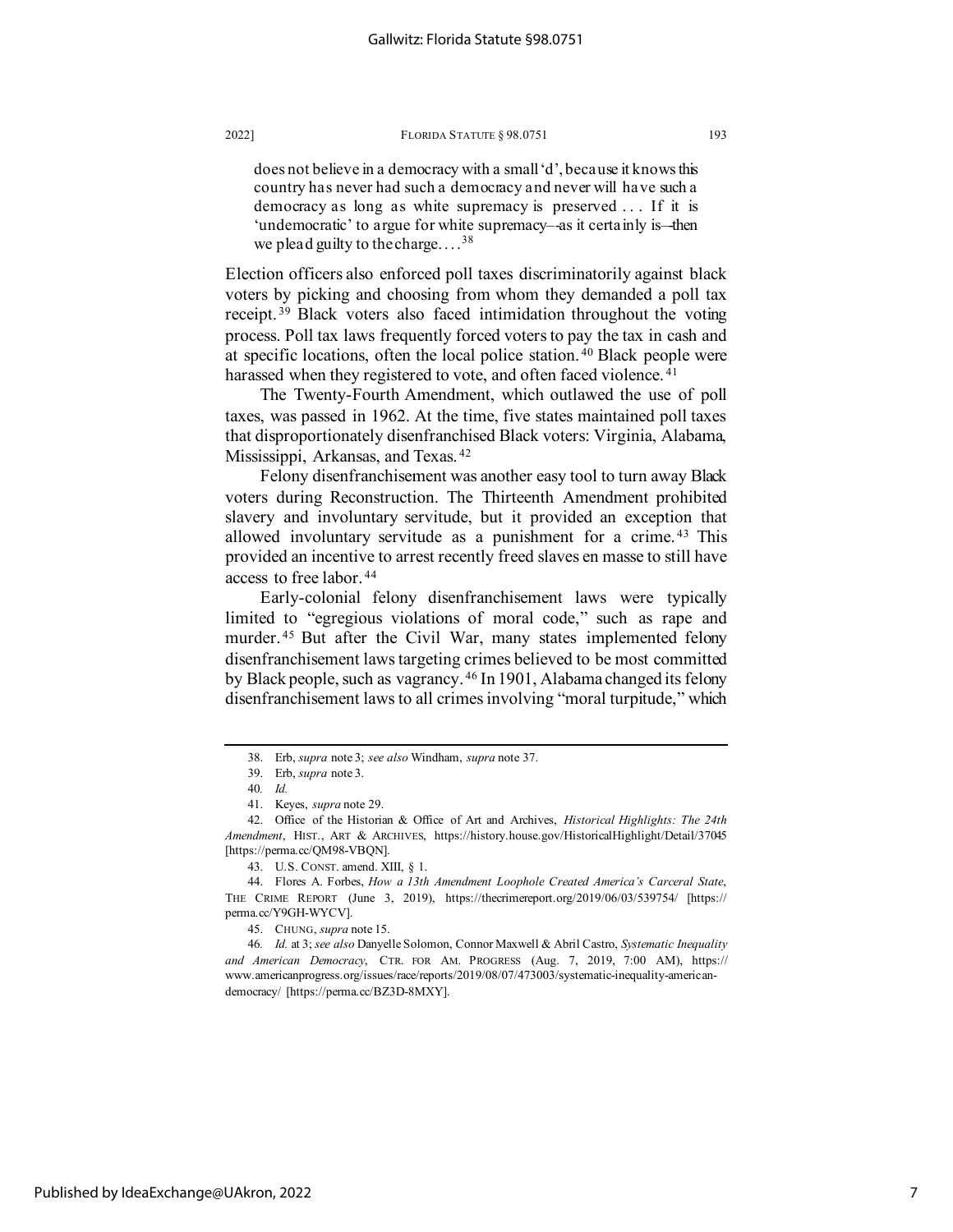was applied vaguely and generally to misdemeanors and increased the chance of disenfranchisement.<sup>[47](#page-8-0)</sup> The author of Alabama's disenfranchisement law "estimated the crime of wife-beating alone would disqualify sixty percent of the Negroes."[48](#page-8-1)

Several states implemented "Black Codes," which were laws that only applied to Black people.<sup>[49](#page-8-2)</sup> Those who were convicted under the Black Codes were then "leased out" by the prisons and provided free labor. [50](#page-8-3) After the implementation of the Black Codes, the percentage of Black prisoners in Alabama rose from 2% to 74% in 1870. [51](#page-8-4) By the late 1800s, at least 90% of leased prison laborers were black. [52](#page-8-5)

This disproportionate prosecution continues today. As of 2016, Black people are incarcerated in state prisons at 5.1 times the rate of white people. [53](#page-8-6) Additionally, one in thirteen African Americans of voting age were disenfranchised in 2016, a rate which was more than four times greater than that of non-Black Americans. [54](#page-8-7)

## *D. Florida's Infamous Voter Suppression Laws and the Emergence of Article VI, Section 4*

Voter suppression is still a large issue in the United States especially in Florida. [55](#page-8-8) Poll taxes were outlawed nationally by the

<sup>47.</sup> Solomon, *supra* note 46.

<sup>48.</sup> CHUNG, *supra* note 15, at 3.

<span id="page-8-2"></span><span id="page-8-1"></span><span id="page-8-0"></span><sup>49.</sup> Solomon, *supra* note 46. An example of this type of law is South Carolina's Black Code, which applied to only persons of color, which included anyone who had more than one-eighth of Black descent. South Carolina's Black Codes created a separate court system for all cases involving a party who was Black. Crimes that white people believed Black people were more likely to commit, such as rebellion, arson, burglary, and assaulting a white woman, carried penalties that were harsher for Black people than for white people. These harsh punishments for minor crimes included the death penalty, "hiring out," or whipping. *See* CONST. RTS. FOUND., *supra* note 35.

<sup>50.</sup> Solomon, *supra* note 46.

<span id="page-8-4"></span><span id="page-8-3"></span><sup>51.</sup> Jeffrey Robinson, *The Racist Roots of Denying Incarcerated People Their Right to Vote*, ACLU (May 3, 2019, 10:45 AM), https://www.aclu.org/blog/voting-rights/racist-roots-denyingincarcerated-people-their-right-vote [https://perma.cc/2AX8-GSRF].

<sup>52</sup>*. Id.*

<span id="page-8-6"></span><span id="page-8-5"></span><sup>53.</sup> Ashley Nellis, *The Color of Justice: Racial and Ethnic Disparity in State Prisons*, THE SENT'G PROJECT (June 14, 2016), [https://www.sentencingproject.org/publications/color-of-justice](https://www.sentencingproject.org/publications/color-of-justice-racial-and-ethnic-disparity-in-state-prisons/)[racial-and-ethnic-disparity-in-state-prisons/](https://www.sentencingproject.org/publications/color-of-justice-racial-and-ethnic-disparity-in-state-prisons/) [https://perma.cc/B9K8-EQRF].

<span id="page-8-7"></span><sup>54.</sup> Christopher Uggen, Ryan Larson, & Sarah Shannon, *6 Million Lost Voters: State-Level Estimates of Felony Disenfranchisement, 2016*, THE SENT'G PROJECT (Oct. 6, 2016), https://www.sentencingproject.org/publications/6-million-lost-voters-state-level-estimates-felonydisenfranchisement-2016/ [https://perma.cc/BXE2-VGDZ].

<span id="page-8-8"></span><sup>55.</sup> ERIKA L. WOOD & MYRNA PEREZ, THE BRENNAN CENTER FOR JUSTICE, FLORIDA: AN OUTLIER IN DENYING VOTING RIGHTS, 1 (2016), https://www.brennancenter.org/sites/default/ files/publications/Florida\_Voting\_Rights\_Outlier.pdf [https://perma.cc/P22V-J2NU].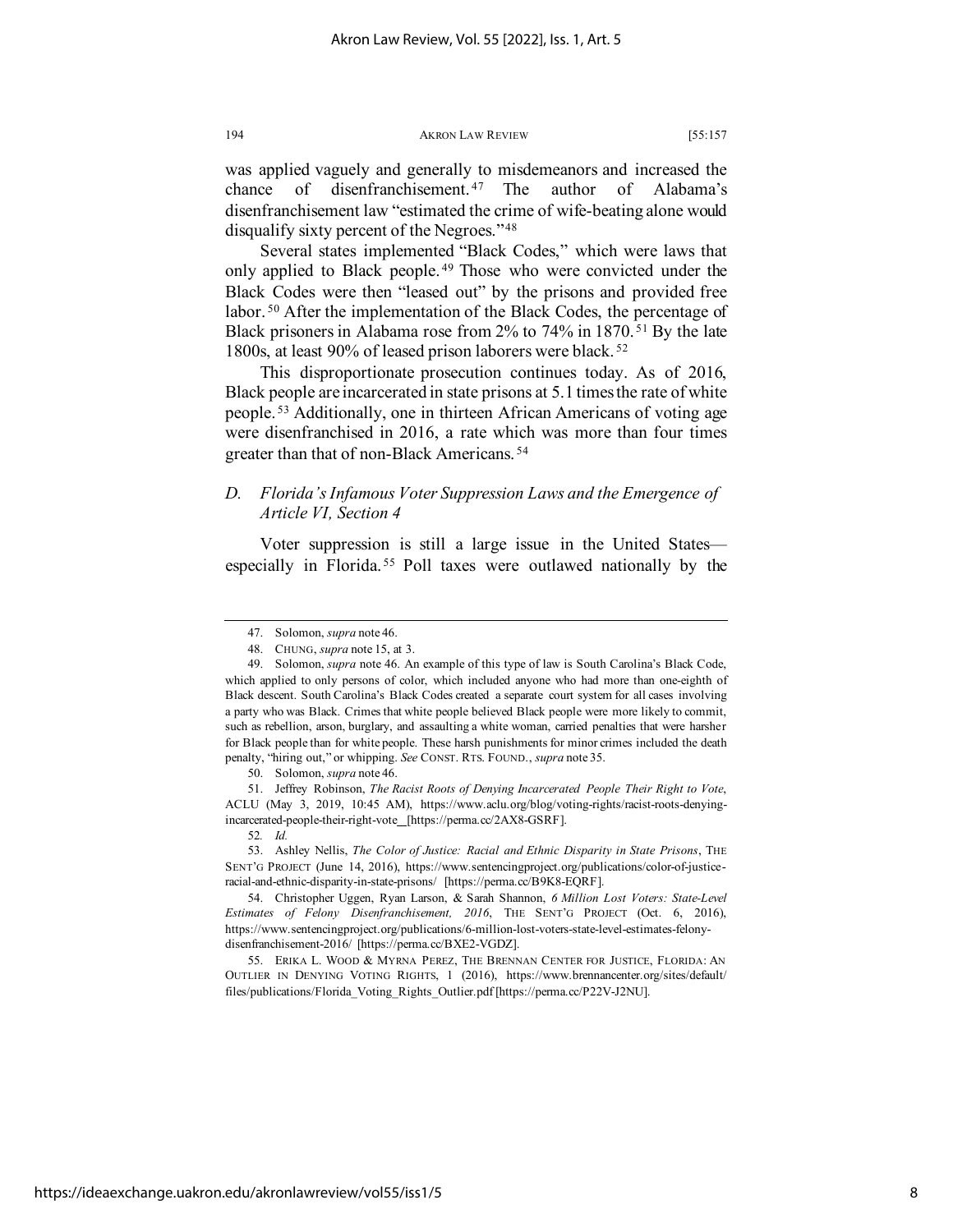Twenty-Fourth Amendment in 1962, [56](#page-9-0) but the Supreme Court has found felony disenfranchisement constitutional. [57](#page-9-1) The recent trend has been to roll back disenfranchisement laws, but every state currently has a different system of disenfranchisement: two states allow felons to vote in jail, eighteen states reenfranchise felons immediately after release from prison, twenty states reenfranchise felons after the completion of their sentences, and eleven states permanently disenfranchise felons. [58](#page-9-2)

Florida has historically utilized both poll taxes and felony disenfranchisement.<sup>[59](#page-9-3)</sup> In 1888, Florida implemented the first poll tax..<sup>[60](#page-9-4)</sup> While Florida no longer has a formal poll tax in place, it continues to disenfranchise felons. [61](#page-9-5) Until 2018, Florida's disenfranchisement policy fell into the harshest category by permanently disenfranchising everyone convicted of a felony, even after they were released from prison. [62](#page-9-6) As of 2016, Florida accounted for more than a quarter (27%) of the disenfranchised population in the entire United States. [63](#page-9-7) Experts have speculated that if Florida alone did not have such harsh disenfranchisement laws, the outcome of the 2000 Bush-Gore election could have been drastically different. [64](#page-9-8)

Efforts have been made to reform Florida's voting laws with Article VI, section 4. [65](#page-9-9) Desmond Meade, a voting rights activist and the Executive Director of the Florida Right Restoration Coalition, spearheaded the movement for the amendment in 2018. [66](#page-9-10) Meade is an inspiring example of a formerly incarcerated person who has been fully reformed and has turned his life around. After serving his time, he earned a law degree at

- <span id="page-9-1"></span><span id="page-9-0"></span>57. Richardson v. Ramirez, 418 U.S. 24 (1974).
- 58. CHUNG, *supra* note 15, at 1.
- 59. Wood & Perez, *supra* note 55.
- 60. THE HIST. ENGINE, *supra* note 5.
- 61. FLA. CONST. art. VI, § 4.
- 62. FLA. CONST. art. VI, § 4 (1991).
- 63. Uggen et al., *supra* note 54, at 3.

<span id="page-9-8"></span><span id="page-9-7"></span><span id="page-9-6"></span><span id="page-9-5"></span><span id="page-9-4"></span><span id="page-9-3"></span><span id="page-9-2"></span>64. Ari Berman, *How the 2000 Election in Florida Led to a New Wave of Voter Disenfranchisement*, THE NATION (July 28, 2015), https://www.thenation.com/article/archive/howthe-2000-election-in-florida-led-to-a-new-wave-of-voter-disenfranchisement/ [https://perma.cc/K5N3-7G7Z].

65. FLA. CONST. art. VI, § 4.

<span id="page-9-10"></span><span id="page-9-9"></span>66*. About Desmond Meade*, FLORIDA RIGHTS RESTORATION COALITION, https://floridarrc.com/desmond-meade/ [https://perma.cc/94U3-URHR]. The Florida Rights Restoration Coalition's mission statement is: "FRRC is a grassroots, membership organization run by Returning Citizens (Formerly Convicted Persons) who are dedicated to ending the disenfranchisement and discrimination against people with convictions, and creating a more comprehensive and humane reentry system that will enhance successful reentry, reduce recidivism, and increase public safety." *About Us*, FLORIDA RIGHTS RESTORATION COALITION, https://floridarrc.com/about/ [https://perma.cc/3R2Q-6NFQ].

<sup>56.</sup> U.S. CONST. amend. XXIV.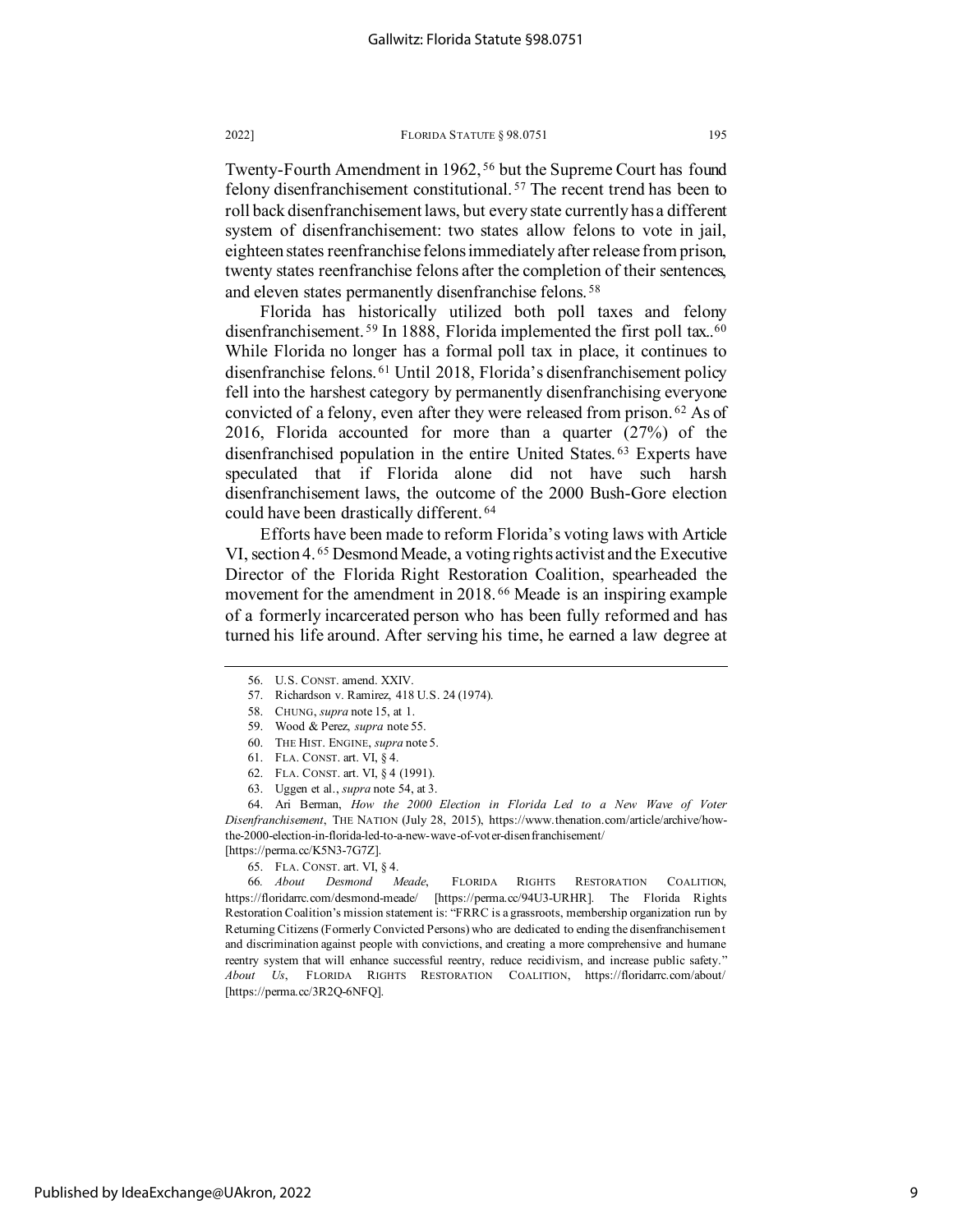Florida International University. [67](#page-10-0) Meade was inspired to advocate for felon voting rights when his wife ran for office, but he could not vote for her because of his felony convictions.<sup>[68](#page-10-1)</sup>

Article VI, section 4 gained a massive amount of bipartisan support and passed by more than 60%. [69](#page-10-2) The amendment was met with great celebration, as over one million people were expected to regain their right to vote. [70](#page-10-3) Unfortunately, these hopes were crushed when Governor Ron DeSantis signed section 98.0751, which required felons to pay off their legal financial obligations before their sentence was considered complete. [71](#page-10-4) The number of people expected to regain their right to vote plummeted from over one million to around two-hundred thousand.[72](#page-10-5)

III. POLICY ARGUMENTS AGAINST FLORIDA STATUTE § 98.0751

## *A. § 98.0751 Results in Unrepresentative Elections*

1. § 98.0751 Suppressed the Black Vote

Because of the additional restrictions imposed by section 98.0751, hundreds of thousands of Black voters were left behind in the 2020 election. [73](#page-10-6) The racist roots of felony disenfranchisement and poll taxes continued their original intended effects under Florida's voting laws. The goal of the United States should be to completely erase all lasting impacts of slavery and Jim Crow Laws, and section 98.0751 only does so halfheartedly.

https://ideaexchange.uakron.edu/akronlawreview/vol55/iss1/5

<span id="page-10-0"></span><sup>67.</sup> Martha Anne Toll, *'Let My People Vote' Tells of One Black Man's Journey to Getting 1.4 Million Back a Voice*, NAT'L PUB. RADIO (Oct. 7, 2020, 8:34 AM), https://www.npr.org/ 2020/10/07/921051422/let-my-people-vote-tells-of-one-mans-journey-to-getting-1-4-million-backa-voice [https://perma.cc/3V62-NDVZ].

<span id="page-10-1"></span><sup>68.</sup> DESMOND MEADE, LET MY PEOPLE VOTE: MY BATTLE TO RESTORE THE CIVIL RIGHTS OF RETURNING CITIZENS xi (Beacon 2020).

<sup>69.</sup> Toll, *supra* note 67.

<span id="page-10-3"></span><span id="page-10-2"></span><sup>70.</sup> Lawrence Mower & Langston Taylor, *Florida Ruled Felons Must Pay to Vote. Now, it Doesn't Know How Many Can*, TAMPA BAY TIMES (Oct. 7, 2020), https://www.tampabay.com/ news/florida-politics/elections/2020/10/07/florida-ruled-felons-must-pay-to-vote-now-it-doesntknow-how-many-can/ [https://perma.cc/6D8G-LQFX].

<sup>71.</sup> FLA. STAT. ANN. § 98.075 (West 2020).

<sup>72.</sup> Mower & Taylor, *supra* note 70.

<span id="page-10-6"></span><span id="page-10-5"></span><span id="page-10-4"></span><sup>73.</sup> When Amendment 4 originally passed, the Florida Rights Restoration Coalition hoped that between 10 and 20 percent of the 1.4 million Floridians with felony convictions would register to vote. But because of the fees and fines restriction, that number was much lower: only 80,000 felons have registered since Amendment 4 passed, and only 50,000 of those who registered actually voted. *See* Lawrence Mower, *Florida's New Bloc of Felon Voters Didn't Decide the Election. Some Say That's Good*, MIAMI HERALD (Nov. 6, 2020), https://www.miamiherald.com/news/politicsgovernment/state-politics/article247019212.html.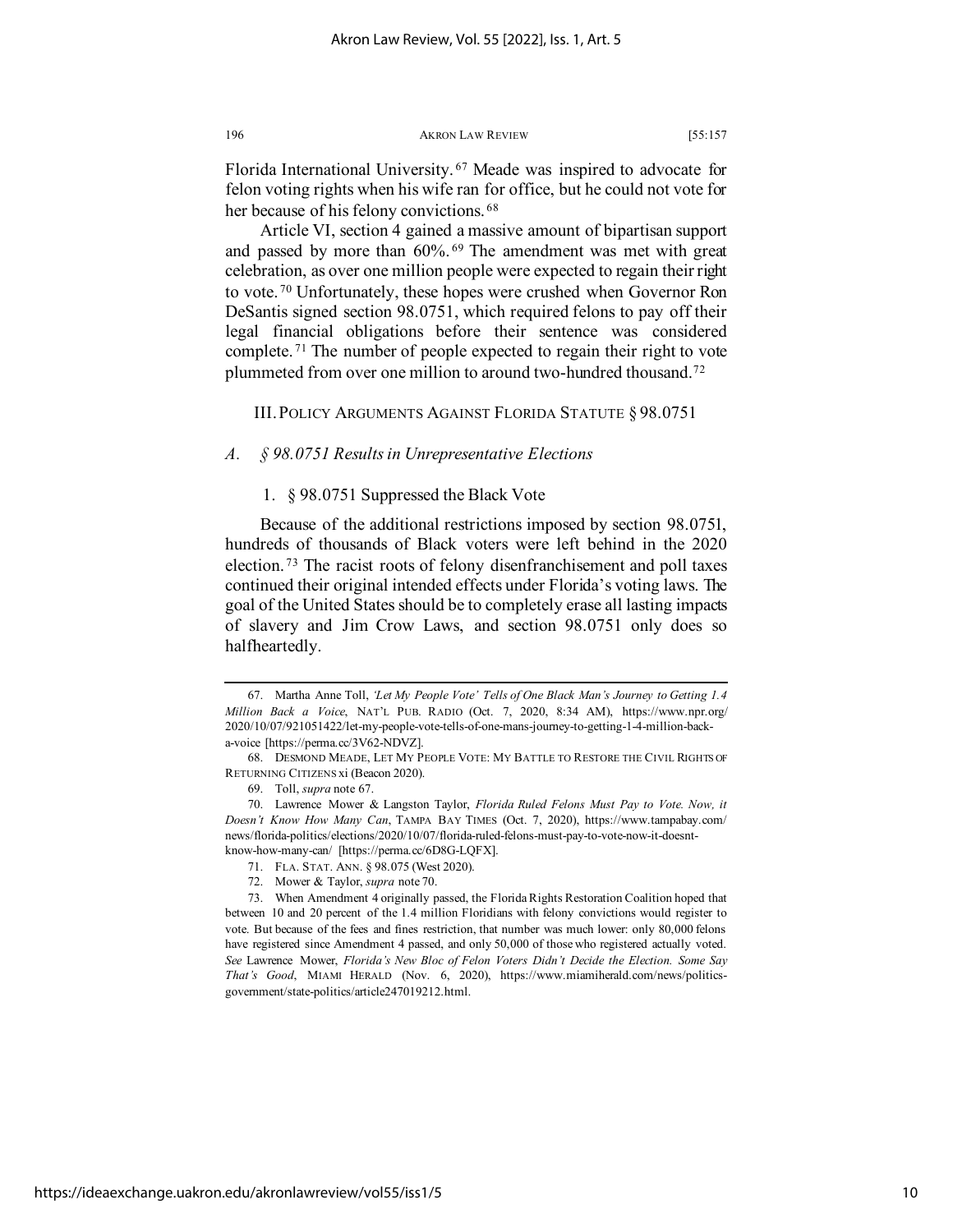Felony disenfranchisement laws still have a disparate impact against Black Americans in recent times<sup>[74](#page-11-0)</sup>: Black people make up the highest percentage of prisoners in the United States. [75](#page-11-1) Black people are an estimated 16% of Florida's population, yet Black males make up 45% of Florida's federal inmate population. [76](#page-11-2) Compare this to the fact that about 77% of Florida's population is white, yet white men make up only 35% of Florida's federal inmate population. [77](#page-11-3) Because of this higher rate of incarceration, Black people are more likely to be disenfranchised.[78](#page-11-4) Nationally, one in thirteen Black people of voting age are disenfranchised, four times greater than non-Black Americans. [79](#page-11-5)

Section 98.0751, which added an extra hurdle to Article VI, section 4 by requiring felons to pay off their court costs and various fines before they were eligible to vote (the "fees-and-fines restriction") was introduced by Florida's Republican-controlled legislature. [80](#page-11-6) The legislature knows that felony disenfranchisement still disproportionately affects Black people. This fact was emphasized by activists who spearheaded Article VI, section 4.<sup>[81](#page-11-7)</sup> While felony disenfranchisement and poll taxes have undoubtedly had racist motivations in the past, the motivation behind section 98.0751 was possibly that Florida has a lot of Black felons, and Black Floridians vote overwhelmingly Democratic. [82](#page-11-8) Some Republicans

<span id="page-11-0"></span><sup>74.</sup> Karina Schroeder, *How Systemic Racism Keeps Millions of Black People from Voting*, VERA INST. OF JUST. (February 16, 2018), https://www.vera.org/blog/how-systemic-racism-keepsmillions-of-black-people-from-voting [https://perma.cc/MT76-GRPU]; *see also Democracy Imprisoned: the Prevalence and Impact of Felony Disenfranchisement Laws in the United States*, THE SENT'G PROJECT (September 30, 2013), https://www.sentencingproject.org/publications/democracyimprisoned-a-review-of-the-prevalence-and-impact-of-felony-disenfranchisement-laws-in-theunited-states/ [https://perma.cc/A2BK-J7XC].

<span id="page-11-1"></span><sup>75.</sup> John Gramlich, *The Gap Between the Number of Blacks and Whites in Prison is Shrinking*, PEW RSCH. CTR. (April 30, 2019), https://www.pewresearch.org/fact-tank/2019/04/30/shrinking-gapbetween-number-of-blacks-and-whites-in-prison/ [https://perma.cc/253K-FNXP].

<span id="page-11-3"></span><span id="page-11-2"></span><sup>76</sup>*. QuickFacts: Florida*, U.S. CENSUS BUREAU, https://www.census.gov/quickfacts/fact/ table/FL/RHI225219 [https://perma.cc/J6A2-T2MH]; *Annual Report 2018–19*, FLA. DEP'T OF CORR., http://www.dc.state.fl.us/pub/annual/1819/FDC\_AR2018-19.pdf[https://perma.cc/9SLW-P82R].

<sup>77.</sup> U.S. CENSUS BUREAU, *supra* note 76; FLA. DEP'T OF CORR., *supra* note 76.

<sup>78.</sup> Schroeder, *supra* note 74; THE SENT'G PROJECT, *supra* note 74.

<sup>79.</sup> Uggen et al., *supra* note 54, at 3.

<sup>80.</sup> FLA. STAT. ANN. § 98.075 (West 2020).

<span id="page-11-7"></span><span id="page-11-6"></span><span id="page-11-5"></span><span id="page-11-4"></span><sup>81.</sup> Hot 97, *Desmond Meade on Restoring Voting Rights with Felony Convictions in Florida + the Challenges Ahead*, YOUTUBE (Feb. 25, 2020), https://www.youtube.com/ watch?v=C2FgQ7X3Se8 [https://perma.cc/8STL-JWK9].

<span id="page-11-8"></span><sup>82.</sup> 1,526,297 Black Floridians registered as Democrats for the 2020 General Election compared to 68,383 Black Floridians who registered as Republican*. 2020 General Election County Voter Registration by Party by Race*, FLA. DEP'T OF STATE DIV. OF ELECTIONS (Oct. 6, 2020), https://dos.myflorida.com/media/703596/3-by-party-by-county-by-race.pdf [https://perma.cc/8FBB-MEUA]. District Judge Robert Hinkle speculated that this is why Republicans voted for this bill. Lloyd Dunkelberger, *Judge Says He Will Consider Whether Florida's Felon Voting Law*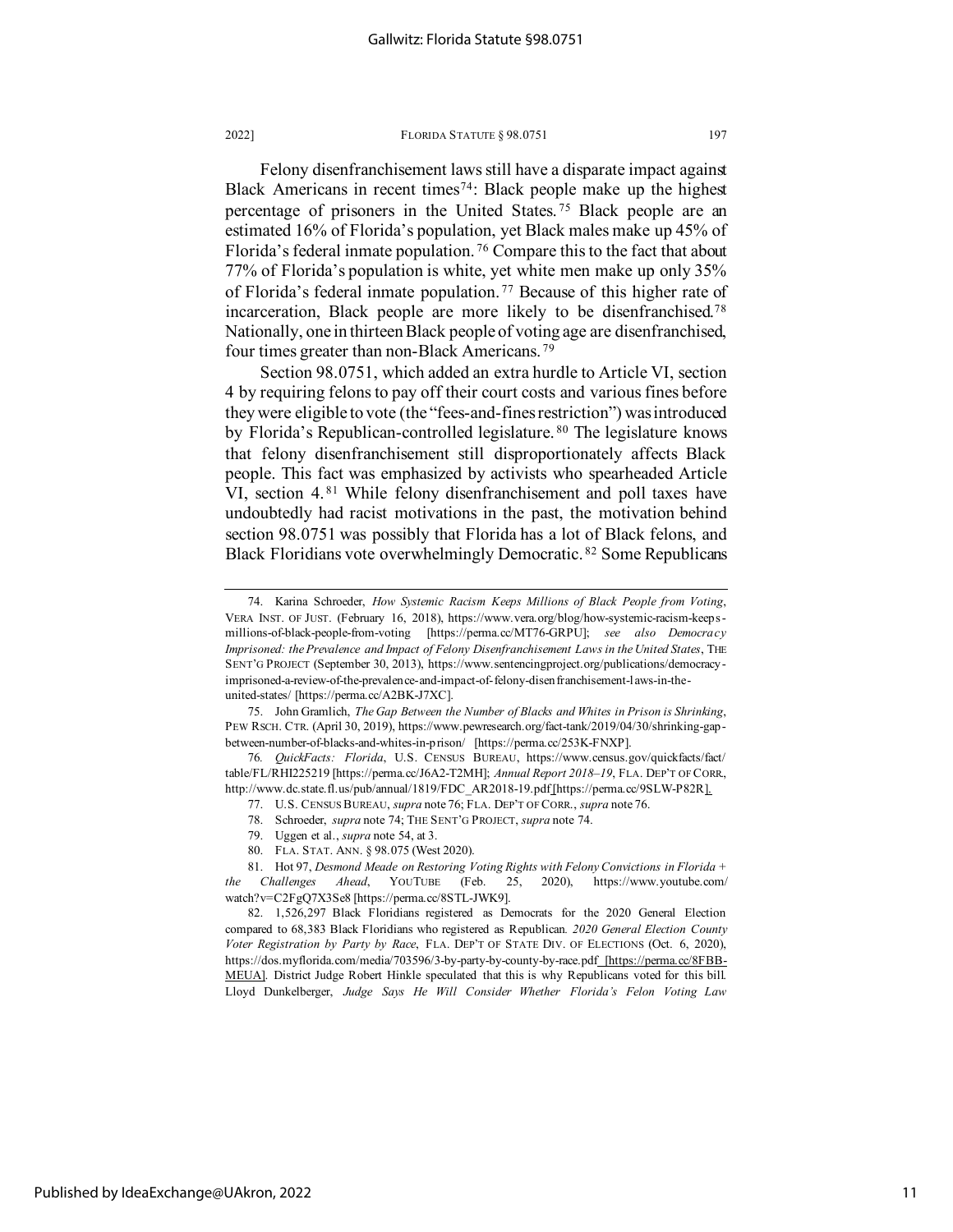may have supported the statute out of concern that the impact of Article VI, section 4 would have cost them their seats. <sup>[83](#page-12-0)</sup>

While Black voters are often considered the most loyal voting bloc to the Democratic Party, <sup>[84](#page-12-1)</sup> the political views of Black people as a whole should not be overly generalized and viewed as monolithic. [85](#page-12-2) Because of the racism that Black Americans presently and historically have faced, they have a unique civic interest. [86](#page-12-3) They tend to have great concerns about criminal justice policies, community policing, and the way that those issues intersect with racism. [87](#page-12-4) However, according to a survey conducted by the Pew Research Center in 2019, 43% of Black Democrats identified as moderate, 29% as liberal, and 25% as conservative. [88](#page-12-5)

Lawmakers should not consider a voting law's predicted partisan impact firstly because it is self-serving to politicians, and secondly because party affiliation does not always show the whole picture. As demonstrated by the Pew Research study, the political views among Black voters are diverse, [89](#page-12-6) indicating that they do not all vote the same and are capable of being persuaded one way or another.

Every American deserves the right to have their voice heard, regardless of political or electoral projections. As Representative Charlie Crist stated, "What the [DeSantis] administration is doing and the Legislature—it's suppressing the vote. It's not right. It's wrong. And this isn't right versus left. This is right versus wrong."[90](#page-12-7)

*Discriminates on Rac*e, FLA. PHOENIX (May 5, 2020), https://www.floridaphoenix.com/ 2020/05/05/judge-says-he-will-consider-whether-floridas-felon-voting-law-discriminates-on-race/ [https://perma.cc/GCT2-6MKS].

<sup>83.</sup> Dunkelberger, *supra* note 82.

<span id="page-12-1"></span><span id="page-12-0"></span><sup>84.</sup> Khalil Abdullah, *Black Voters Most Loyal Democratic Voting Bloc*, ETHNIC MEDIA SERV. (Nov. 9, 2020), https://ethnicmediaservices.org/politics/black-voters-most-loyal-democratic-votingbloc/ [https://perma.cc/PJX7-WZMG].

<span id="page-12-2"></span><sup>85.</sup> Tina Rodia, *African Americans Have Been Blocked from Voting, But the Black Vote is Not a 'Bloc*,*'* PENN TODAY (Feb 26, 2020), https://penntoday.upenn.edu/news/african-americans-havebeen-blocked-voting-black-vote-not-block [https://perma.cc/6746-U8FP].

<sup>86.</sup> Abdullah, *supra* note 84.

<sup>87</sup>*. Id.*

<span id="page-12-5"></span><span id="page-12-4"></span><span id="page-12-3"></span><sup>88.</sup> Hannah Gilberstadt & Andrew Daniller, *Liberals Make Up the Largest Share of Democratic Voters, but Their Growth Has Slowed in Recent Years*, PEW RSCH. CTR. (Jan. 17, 2020), https://www.pewresearch.org/fact-tank/2020/01/17/liberals-make-up-largest-share-of-democraticvoters/ [https://perma.cc/U48X-NQEG].

<sup>89</sup>*. Id.*

<span id="page-12-7"></span><span id="page-12-6"></span><sup>90.</sup> Mitch Perry, *Voting Rights Activist Desmond Meade Admits Amendment 4 Language "Was Not Perfect*,*"* SPECTRUM NEWS (Mar. 10, 2020, 8:11 AM), https://www.baynews9.com/fl/ tampa/news/2020/03/09/voting-rights-activist-desmond-meade-admits-amendment-4-language was-not-perfect- [https://perma.cc/PD5A-999E].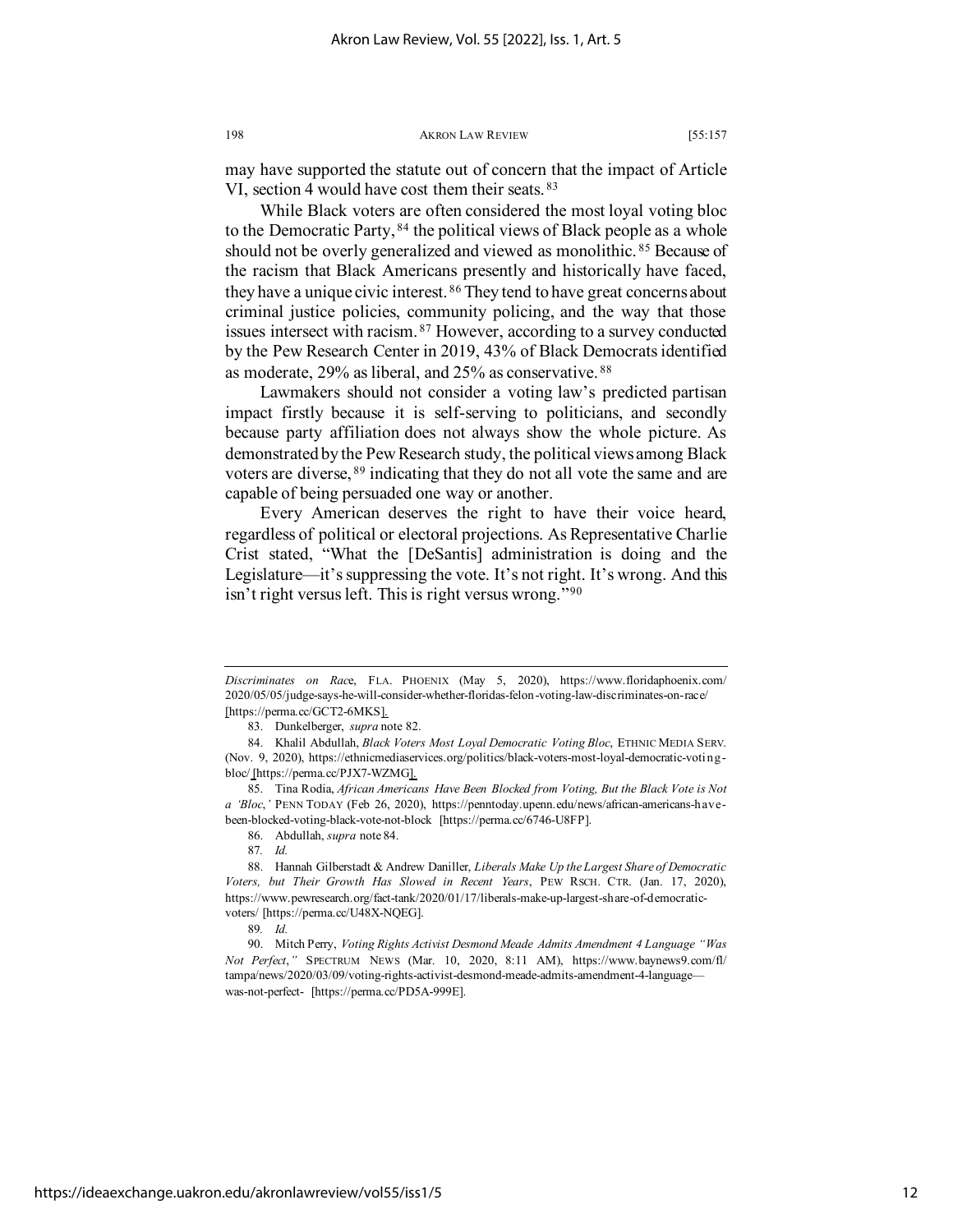Article VI, section 4 was never meant to be partisan. [91](#page-13-0) According to Desmond Meade, the campaign began as non-political, avoided partisan back and forth, and received support from people from all walks of life.<sup>[92](#page-13-1)</sup> He claimed that when they campaigned for the amendment, they were "fighting just as hard for that person that wanted to vote for Donald Trump as that person that wished they could vote for Barack Obama."[93](#page-13-2)

The disparate racial impact of section 98.0751 highlights the injustice in our democracy. Black Americans are not adequately represented by the government when they are not given an equal opportunity to vote.

## 2. § 98.0751 Created an Administrative Disaster

Despite disqualifying the majority of felons from regaining their right to vote under Article VI, section 4, section 98.0751 has left a surprising loophole to the fees-and-fines restriction<sup>[94](#page-13-3)</sup>: Sections  $(5)(e)(ii)$ — (iii) of the law allow the court to terminate a defendant's financial obligations by either obtaining consent from the payee or converting them to community service. [95](#page-13-4) This exception leaves the voting rights of felons to the discretion of individual judges, and this exception has not been utilized consistently across Florida. [96](#page-13-5)

Florida does not have a uniform database that tracks legal financial obligations, which makes it difficult to determine who owes money .[97](#page-13-6) Data regarding felony convictions is dispersed across Florida's county clerks' offices, requiring the Florida Secretary of State to request this data from the county clerks before they can remove ineligible voters from the rolls. [98](#page-13-7) Several counties have had trouble coming up with accurate data,

98*. Id.*

<sup>91.</sup> Hot 97, *supra* note 81.

<sup>92</sup>*. Id.*

<span id="page-13-2"></span><span id="page-13-1"></span><span id="page-13-0"></span><sup>93.</sup> Sam Koltich, *Let My People Vote: An Interview with Desmond Meade*, BROWN POL. REV. (Nov. 20, 2020), https://brownpoliticalreview.org/2020/11/let-my-people-vote-bpr-interviewsdesmond-meade/ [https://perma.cc/HZD6-CSBS].

<sup>94.</sup> FLA. STAT. ANN. § 98.0751(5)(e)(ii)–(iii) (West 2020).

<sup>95</sup>*. Id.*

<span id="page-13-5"></span><span id="page-13-4"></span><span id="page-13-3"></span><sup>96.</sup> Mark Joseph Stern, *Florida Republicans' Voter Suppression Scheme May Backfire*, SLATE (Jan. 7, 2020), https://slate.com/news-and-politics/2020/01/florida-felon-voting-rights-amendment-4-counties-poll-tax.html [https://perma.cc/3P5H-V8HP].

<span id="page-13-7"></span><span id="page-13-6"></span><sup>97.</sup> Lawrence Mower & Langston Taylor, *In Florida, the Gutting of a Landmark Law Leaves Few Felons Likely to Vote*, PROPUBLICA (Oct. 7, 2020, 5:00 AM), https://www.propublica.org/ article/in-florida-the-gutting-of-a-landmark-law-leaves-few-felons-likely-to-vote [https://perma.cc/EA5W-FLZC].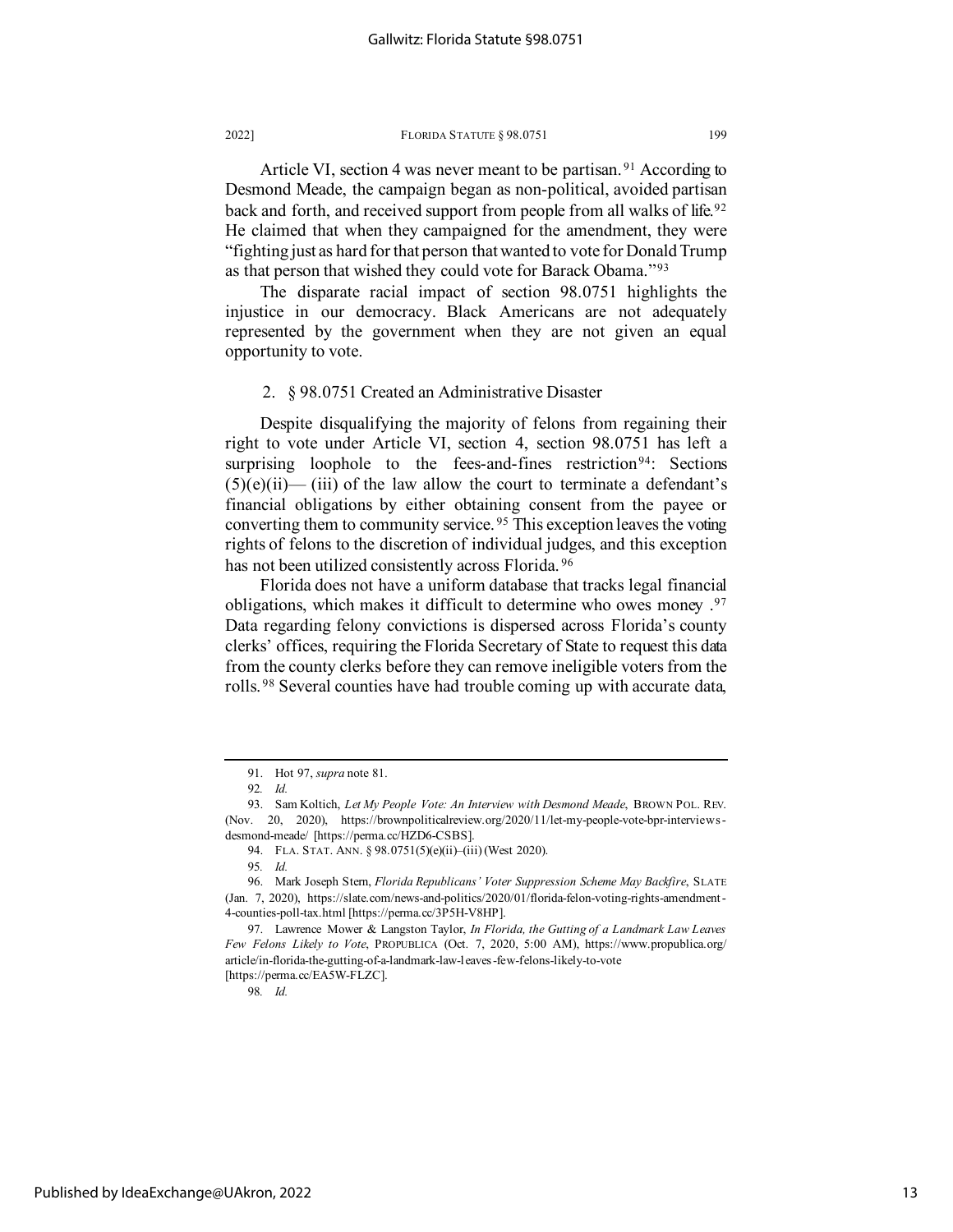resulting in several felons remaining on the rolls even though they were ineligible to vote. [99](#page-14-0)

To combat this disorganization, several counties in Florida created "rocket docket" programs. Sections  $(5)(e)(ii)$ —(i) of section 98.0751 created an opportunity for courts to gather felons and modify their sentences en masse to terminate their outstanding fees and allow them to register to vote under Article VI, section 4. [100](#page-14-1) The counties that created rocket-dockets to take advantage of this opportunity include Miami-Dade, Broward, Palm Beach, and Hillsborough, <sup>[101](#page-14-2)</sup> all of which are blue counties. [102](#page-14-3) No Republican counties have initiated any kind of rocket docket programs to help people get their voting rights restored.<sup>[103](#page-14-4)</sup>

Elected, Democratic state attorneys in these counties have tried to provide an efficient system to quickly restore felons' voting rights despite Florida's disorganized records. [104](#page-14-5) The Florida Rights Restoration Coalition worked with several counties in Florida to create an application on its website that former prisoners can fill out to determine the status of their fines. [105](#page-14-6) Katherine Fernandez Rundle, the state attorney in Miami-Dade, created a system by which applicants are divided into three categories: those with outstanding debts, those with debts but facing inability to pay, and those looking to get on a debt payment plan. [106](#page-14-7) The Miami-Dade Public Defender's Office then reviews the Coalition applicants from their county, determines which category they are in, and assigns them to volunteer lawyers.<sup>[107](#page-14-8)</sup>

While it is encouraging that individual prosecutors in Florida have taken it upon themselves to organize these rocket dockets, [108](#page-14-9) section 98.0751 puts too much strain on local courts. The lack of a uniform system to track court fees in Florida makes determining the status of these cases

<span id="page-14-0"></span><sup>99</sup>*. Id.*; Lawrence Mower, *No, Florida is Not Purging Felons from the Voter Rolls Before Election Day*, TAMPA BAY TIMES (Oct. 16, 2020), https://www.tampabay.com/news/floridapolitics/elections/2020/10/16/no-florida-is-not-purging-felons-from-the-voter-rolls-before-electionday/ [https://perma.cc/9UKC-ZMDS].

<span id="page-14-2"></span><span id="page-14-1"></span><sup>100.</sup> Patricia Mazzei, *'A Proud Day': Ex-Felons Clear Final Hurdle to Vote*, N.Y. TIMES (Sept. 17, 2020), https://www.nytimes.com/2019/11/09/us/florida-felon-voting-rocket-docket.html [https:// perma.cc/653Y-BU5Z].

<sup>101.</sup> Stern, *supra* note 96.

<sup>102</sup>*. Id.*

<sup>103</sup>*. Id.*

<sup>104.</sup> Mazzei, *supra* note 100.

<span id="page-14-9"></span><span id="page-14-8"></span><span id="page-14-7"></span><span id="page-14-6"></span><span id="page-14-5"></span><span id="page-14-4"></span><span id="page-14-3"></span><sup>105</sup>*. Id.*; *see also Fines & Fees Program*, FLA. RTS. RESTORATION COAL., https://floridarrc.com/ finesprogram/ [https://perma.cc/R595-MDZQ].

<sup>106.</sup> Mazzei, *supra* note 100.

<sup>107</sup>*. Id.*

<sup>108</sup>*. Id.*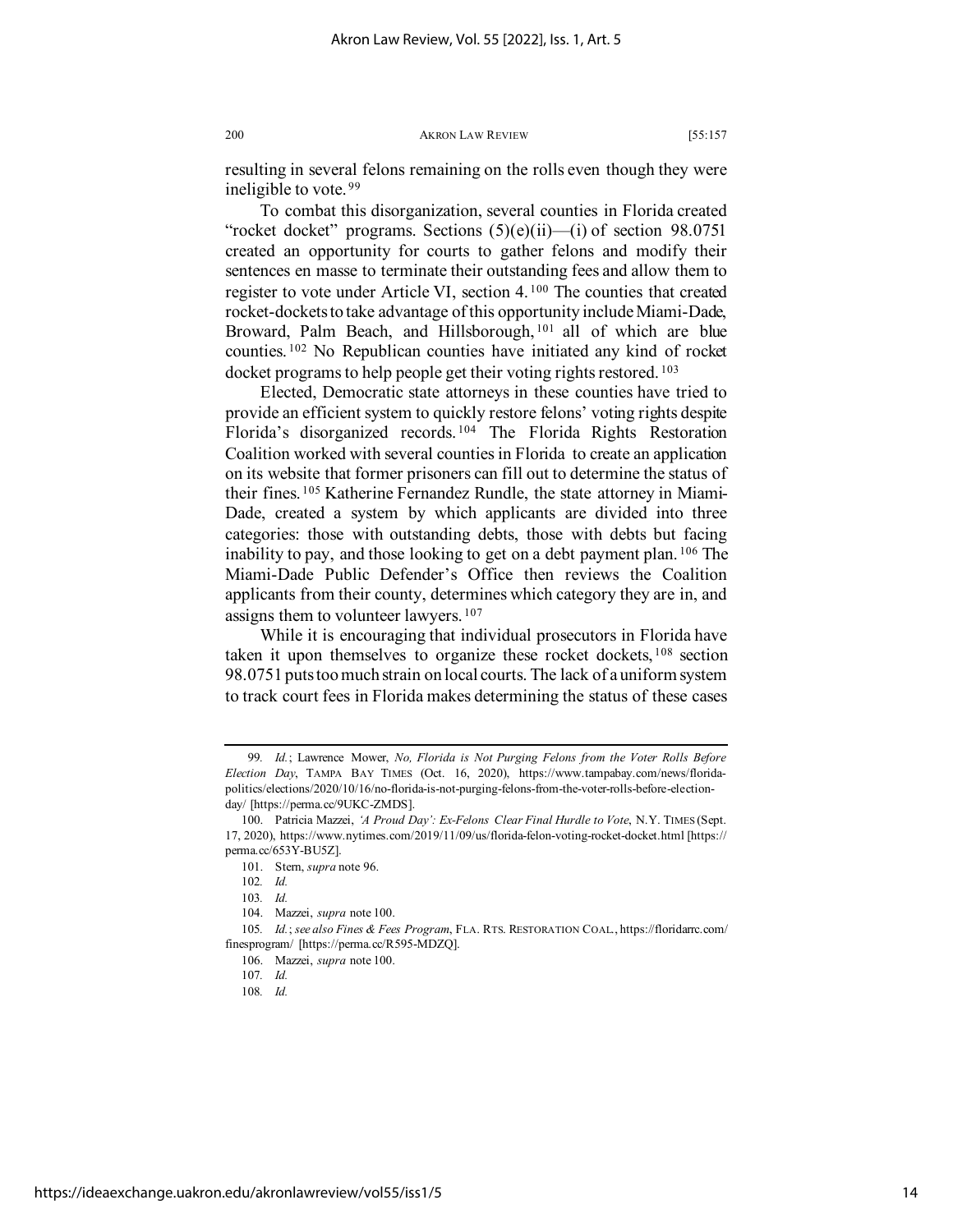a very costly and time-consuming process.  $109$  An official in the Hillsborough County clerk's office once testified that he and four coworkers spent twelve to fifteen hours trying to determine how much one felon owed.<sup>[110](#page-15-1)</sup>

Smaller, more rural counties with less funding and manpower may be unlikely to utilize the waiver exception to section 98.0751 because of the hassle and cost that goes into determining the status of these debts. Additionally, conservative counties are usually less likely to utilize the waiver exception, since restoring voting rights to felons tends to be a more liberal policy.<sup>[111](#page-15-2)</sup> A felon's ability to get his debts waived and his voting rights restored should not depend on what county he happens to live in. Previously incarcerated individuals who live in rural, conservative areas deserve to have their voices heard just as much as those who live in urban counties such as Miami-Dade.

## 3. Disappointing Voter Turnout Due to § 98.0751

When Article VI, section 4 was passed in 2018, many people speculated that it could have a significant impact on the 2020 presidential election. [112](#page-15-3) Florida is known as a swing state because of its close elections. [113](#page-15-4) When it was predicted that the amendment would reenfranchise around one million people, this huge bloc of new voters created an element of uncertainty and for many people, hope.[114](#page-15-5) Unfortunately, this predicted impact did not materialize because section 98.0751 dramatically decreased the number of new voters.<sup>[115](#page-15-6)</sup>

When analyzing the effect of Florida's recent legislation on the 2020 general election, the impact of the fees-and-fines restriction in section 98.0751 must be emphasized. Article VI, section 4 was initially estimated to restore voting rights to 1.4 million people.<sup>[116](#page-15-7)</sup> Unfortunately, because

<sup>109.</sup> Mower & Taylor, *supra* note 97.

<sup>110</sup>*. Id.*

<span id="page-15-2"></span><span id="page-15-1"></span><span id="page-15-0"></span><sup>111.</sup> Austin Sarat, *Stripping Voting Rights from Felons is About Politics, Not Punishment*, THE CONVERSATION (June 4, 2020, 8:27 AM), https://theconversation.com/stripping-voting-rights-fromfelons-is-about-politics-not-punishment-139651 [https://perma.cc/FE5M-MV8M].

<span id="page-15-3"></span><sup>112.</sup> Tim Mak, *Over 1 Million Florida Felons Win Right to Vote with Amendment 4*, NATI'L PUB. RADIO (Nov. 7, 2018, 2:46 AM), https://www.npr.org/2018/11/07/665031366/over-a-millionflorida-ex-felons-win-right-to-vote-with-amendment-4 [https://perma.cc/WXG3-49N5].

<span id="page-15-4"></span><sup>113.</sup> Robbie Gaffney, *A Looking into Why Florida is a Swing-State in Presidential Races*, WUWF PUB. MEDIA (Oct. 31, 2020), https://www.wuwf.org/post/looking-why-florida-swing-statepresidential-races [https://perma.cc/7MJS-MMB9].

<sup>114.</sup> Mak, *supr*a note 112.

<sup>115.</sup> Mower, *supra* note 73.

<span id="page-15-7"></span><span id="page-15-6"></span><span id="page-15-5"></span><sup>116.</sup> Lawrence Mower, *What Happened to Florida's Amendment 4? Five Takeaways from Our Investigation*, TAMPA BAY TIMES (Oct. 11, 2020), https://www.tampabay.com/news/florida-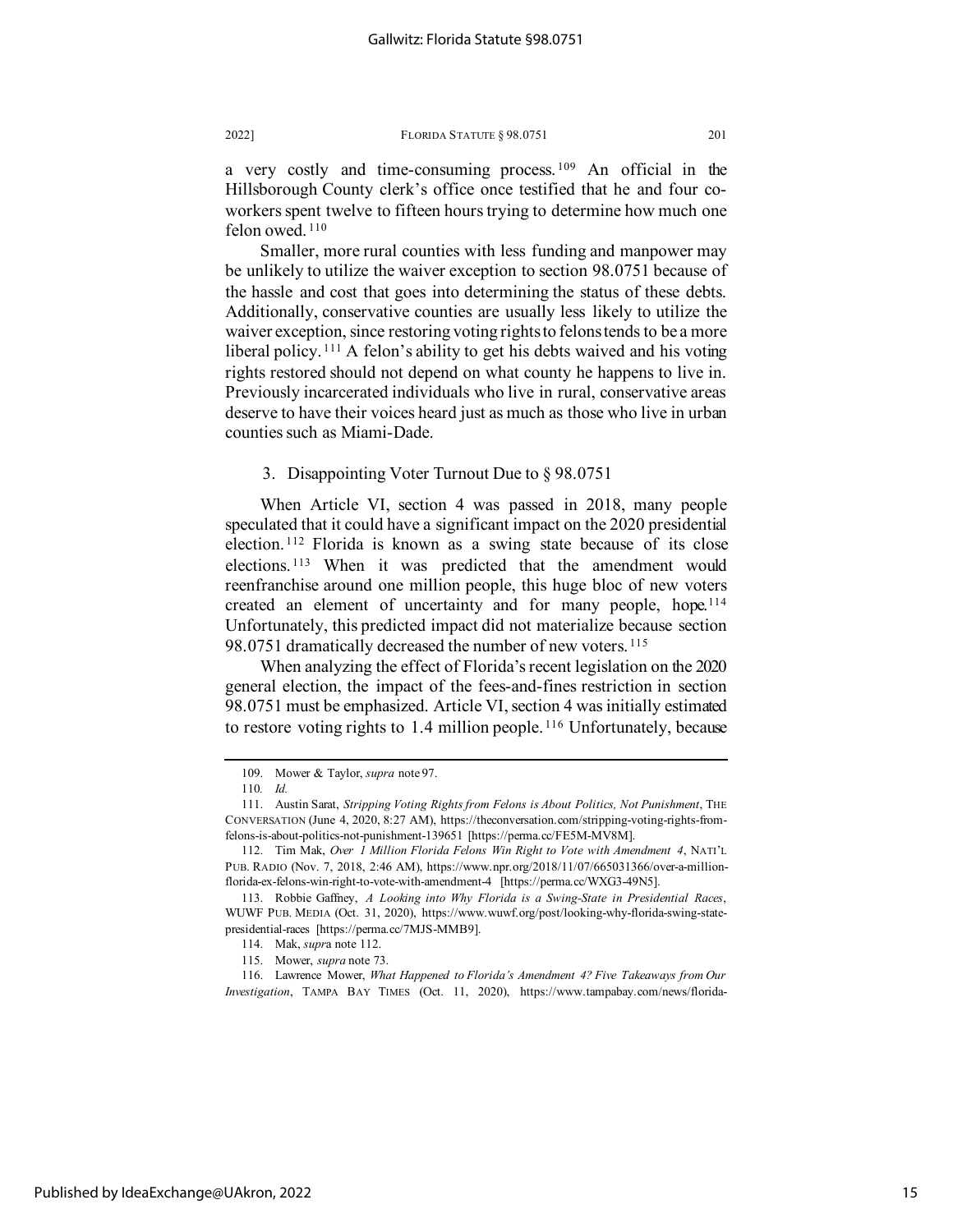around 78% of people with felony convictions are estimated to owe court fees, fines, or restitution, [117](#page-16-0) the number of people who had their voting rights restored by the amendment plummeted. Nearly 800,000 people were disqualified from voting after the statute was implemented.<sup>[118](#page-16-1)</sup>

Florida's disorganization in tracking both felons and their outstanding debts was a further hindrance to the amendment's restorations. When registering to vote in Florida, applicants are required to check a box indicating that they are not convicted felons, or if they are that their rights have been restored (i.e., that their fees and fines have been paid off). [119](#page-16-2) In Florida, it is a third-degree felony to submit any false voterregistration information. [120](#page-16-3) Because of Florida's fees-and-fines disorganization, felons are often unsure whether they are eligible to vote. [121](#page-16-4) This deterred many felons from registering because if a felon has an unknown, outstanding fee but didn't know about it, they could inadvertently commit voter fraud and face prosecution for another felony. [122](#page-16-5)

Article VI, section 4 caused such a low turnout among felons in the  $2020$  election that their votes were likely not dispositive of the results.<sup>[123](#page-16-6)</sup> Donald Trump won Florida by more than 370,000 votes.<sup>[124](#page-16-7)</sup> Since the amendment passed, approximately 80,000 people with felony convictions have registered to vote. [125](#page-16-8) Of those 80,000 people, it is estimated that only 50,000 voted in the general election. [126](#page-16-9) Even if every single one of those people voted Democratic, it likely would not have changed the outcome.

However, If the legislature had not implicated the fees-and-fines restriction, the election results may have turned out much differently. According to a Tampa Bay Times investigation, about half of the newly registered voters who had been convicted of felonies were Black, and among all the newly registered felons, half registered as Democrats and

<span id="page-16-0"></span>politics/2020/10/11/what-happened-to-floridas-amendment-4-five-takeaways-from-ourinvestigation/ [https://perma.cc/XQH9-9C22].

<sup>117</sup>*. Id.*

<sup>118.</sup> Mower & Taylor, *supra* note 70.

<span id="page-16-3"></span><span id="page-16-2"></span><span id="page-16-1"></span><sup>119.</sup> Florida Department of State, *Florida Online Voter Registration System*, https://registertovoteflorida.gov/eligibilityreactive [https://perma.cc/F93T-WPTQ].

<sup>120.</sup> FLA. STAT. ANN. § 104.011 (West 2020). 121. Mower & Taylor, *supra* note 97.

<sup>122</sup>*. Id.*

<sup>123.</sup> Mower, *supra* note 73.

<span id="page-16-9"></span><span id="page-16-8"></span><span id="page-16-7"></span><span id="page-16-6"></span><span id="page-16-5"></span><span id="page-16-4"></span><sup>124</sup>*. 2020 Election Results: Live Florida and Presidential Results*, ORLANDO SENTINEL https://www.orlandosentinel.com/politics/results/ (Feb. 17, 2021, 10:18 PM) [https://perma.cc/LD6K-2CLT].

<sup>125.</sup> Mower, *supra* note 73.

<sup>126</sup>*. Id.*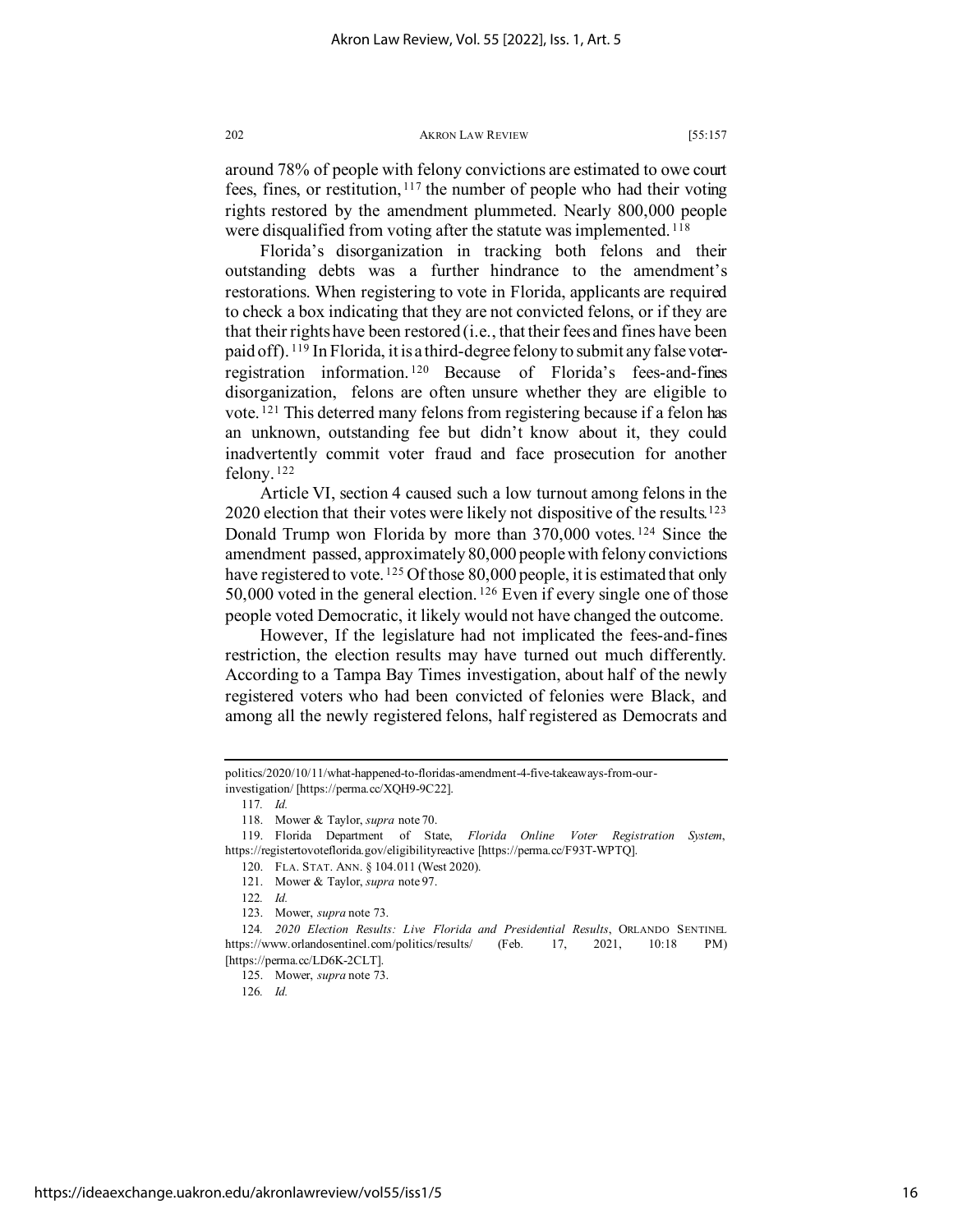half as Republicans.<sup>[127](#page-17-0)</sup> If the fees-and-fines restriction had not reduced felon registration, there could have been significantly more Democratic votes, making Florida race closer.

## *B. § 98.0751 Falters in Comparison to International Voting Policies*

The concept of felony disenfranchisement is so deeply engrained in American law that many Americans may think it is the international norm. In reality, the United States has unusually severe disenfranchisement laws in comparison to many other developed countries.[128](#page-17-1) In a study conducted of over forty-five countries accounting for major countries in Europe, North America, Asia, South America, and Australia, almost half of the countries allow felons to vote. [129](#page-17-2)

Types of disenfranchisement laws vary internationally by country, just as they do between states in the United States. [130](#page-17-3) Countries that never take away a felon's right to vote, even while in prison, include Canada, Austria, Denmark, Finland, Ireland, Israel, Latvia, Lithuania, Norway, Spain, South Africa, Sweden and Switzerland. [131](#page-17-4) Some countries have allowed selective restrictions on voting, such as taking away voting rights on rare, court-mandated instances or for prison terms longer than four years. [132](#page-17-5) Some of these more moderate countries include: Germany, Iceland, Australia, France, Greece, Italy, Luxembourg, Malta, and Portugal. [133](#page-17-6) Only three countries permanently disenfranchise felons, even post-conviction. [134](#page-17-7) These countries are Armenia, Chile and Belgium. [135](#page-17-8)

In comparison, the United States has only two states that have never disenfranchised felons and allow them to vote from prison: Vermont and Maine. <sup>[136](#page-17-9)</sup> Of the remaining forty-eight states, twenty states allow felons to regain their voting rights at some point after their prison sentence, and eleven states disenfranchise at least some felons permanently. [137](#page-17-10)

<span id="page-17-8"></span><span id="page-17-7"></span><span id="page-17-6"></span><span id="page-17-5"></span><span id="page-17-4"></span><span id="page-17-3"></span><span id="page-17-2"></span><span id="page-17-1"></span><span id="page-17-0"></span>

<sup>127.</sup> Mower & Taylor, *supra* note 97.

<sup>128.</sup> CHUNG, *supra* note 15, at 4.

<sup>129.</sup> Ali Rickart, *Disenfranchisement: A Comparative Look at the Right of the Prisoner to Vote*, UNIV. OF BALT. SCH. OF L.'S CTR. FOR INT'L & COMPAR. L. FELLOWS (Feb. 6, 2015), https://ubaltciclfellows.wordpress.com/2015/02/06/disenfranchisement-a-comparative-look-at-theright-of-the-prisoner-to-vote/ [https://perma.cc/5UMP-CQ5V].

<sup>130</sup>*. Id.*

<sup>131</sup>*. Id.*

<sup>132</sup>*. Id.*

<sup>133</sup>*. Id.*

<sup>134</sup>*. Id.*

<sup>135</sup>*. Id.*

<sup>136.</sup> CHUNG, *supra* note 15, at 1.

<span id="page-17-10"></span><span id="page-17-9"></span><sup>137.</sup> Colorado, Hawaii, Illinois, Indiana, Maryland, Massachusetts, Michigan, Montana, Nevada, New Hampshire, New Jersey, North Dakota, Ohio, Oregon, Pennsylvania, Rhode Island, and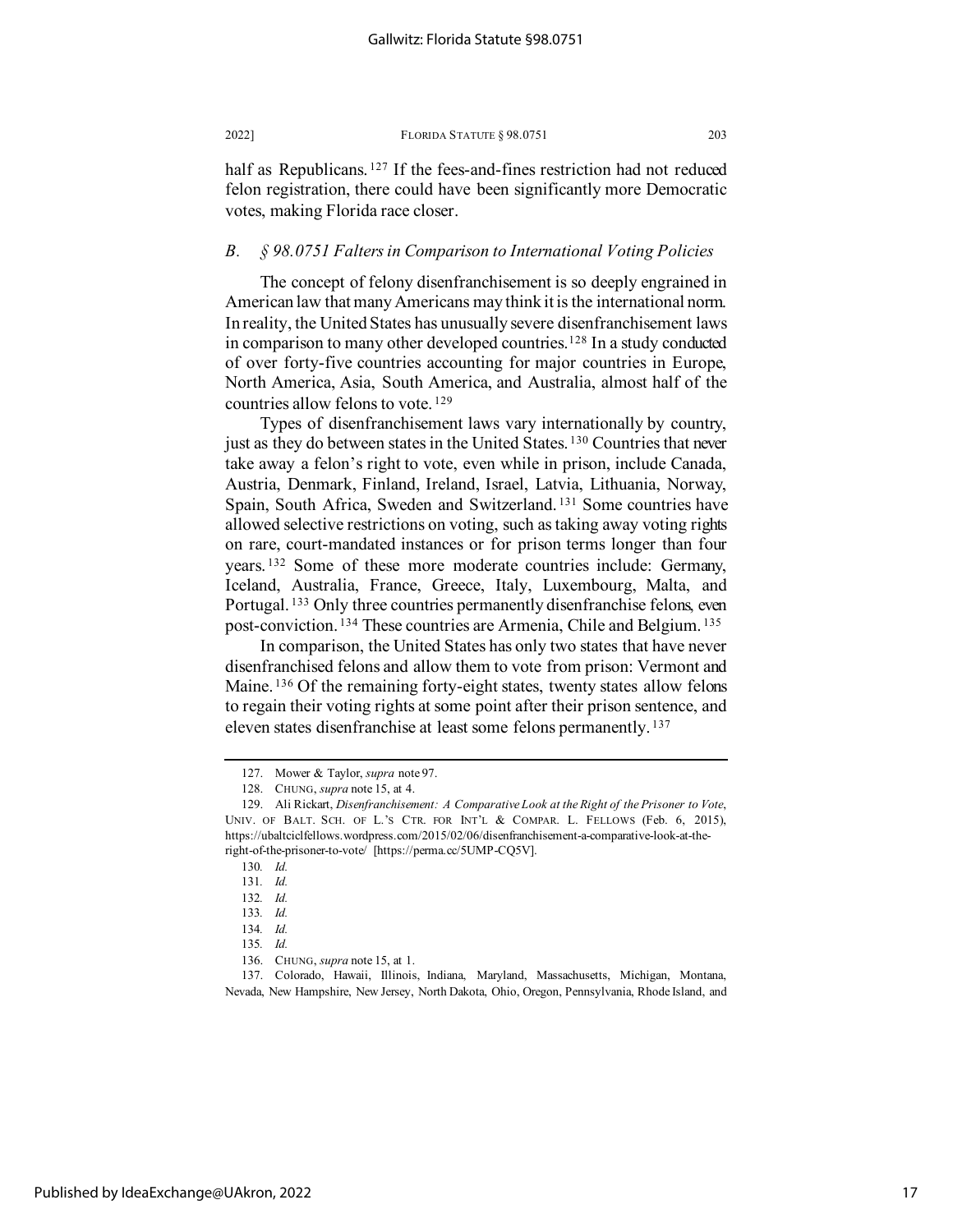Article VI, section 4, while seemingly progressive in the United States, lags behind other developed countries because it does not allow felons to vote from prison at all.[138](#page-18-0) The added fees-and-fines restriction of section 98.0751 further limits formerly incarcerated people from voting. [139](#page-18-1) In 2005, the European Court of Human Rights ruled that a blanket ban on voting from prison violates the European Convention on Human Rights, which guarantees the right to free and fair elections.<sup>[140](#page-18-2)</sup> Under this standard, the entire United States, excluding Vermont and Maine, is violating basic human rights by not allowing its citizens to vote from prison. [141](#page-18-3)

# *C. § 98.0751 Hinders Reentry into Society*

In the United States, a felony conviction comes with collateral consequences that affect nearly every aspect of life. [142](#page-18-4) A felony conviction may prevent a felon from obtaining housing, finding gainful employment, owning guns, voting, and even qualifying for certain public assistance. [143](#page-18-5) Studies show that such stigmatization is counterproductive to preventing recidivism because it perpetuates the idea of once a criminal, always a criminal. [144](#page-18-6)

Disenfranchisement can have an added, alienating effect on those who have felony convictions. Many individuals who are subject to disenfranchisement have indicated that the inability to vote makes them feel like they do not belong and that they are outsiders in their own

140. CHUNG, *supra* note 15, at 4.

Utah disenfranchise felons only when they are in prison. Felons in these states regain voting rights upon release. California, Connecticut, Louisiana, and New York disenfranchise felons during prison and parole. Alaska, Arkansas, Georgia, Idaho, Kansas, Minnesota, Missouri, New Mexico, North Carolina, Oklahoma, South Carolina, Texas, Washington, West Virginia, and Wisconsin disenfranchise felons during prison, parole, and probation. Alabama, Arizona, Delaware, Florida, Iowa, Kentucky, Mississippi, Nebraska, Tennessee, Virginia and Wyoming disenfranchise at least some felons permanently. This may depend on the number of felonies a person has, what they have been convicted of, etc. Chris Uggen, Ryan Larson, Sarah Shannon, & Arleth Pulido-Nava, *Locked Out 2020: Estimates of People Denied Voting Rights Due to a Felony Conviction*, THE SENT'G PROJECT (Oct. 30, 2020), https://www.sentencingproject.org/publications/locked-out-2020 estimates-of-people-denied-voting-rights-due-to-a-felony-conviction/ [https://perma.cc/TL4T-PSCM].

<sup>138.</sup> FLA. CONST. art. VI, § 4.

<sup>139.</sup> FLA. STAT. § 98.0751 (2020).

<sup>141</sup>*. Id.*

<span id="page-18-4"></span><span id="page-18-3"></span><span id="page-18-2"></span><span id="page-18-1"></span><span id="page-18-0"></span><sup>142.</sup> DESMOND MEADE, LET MY PEOPLE VOTE: MY BATTLE TO RESTORE THE CIVIL RIGHTS OF RETURNING CITIZENS xi–xii (Beacon Press 2020).

<sup>143</sup>*. Id.*

<span id="page-18-6"></span><span id="page-18-5"></span><sup>144.</sup> Guy Padriac Hamilton-Smith & Matt Vogel, *The Violence of Voicelessness: The Impact of Felony Disenfranchisement on Recidivism*, 22 Berkeley LA RAZA L.J. 407, 414 (2012).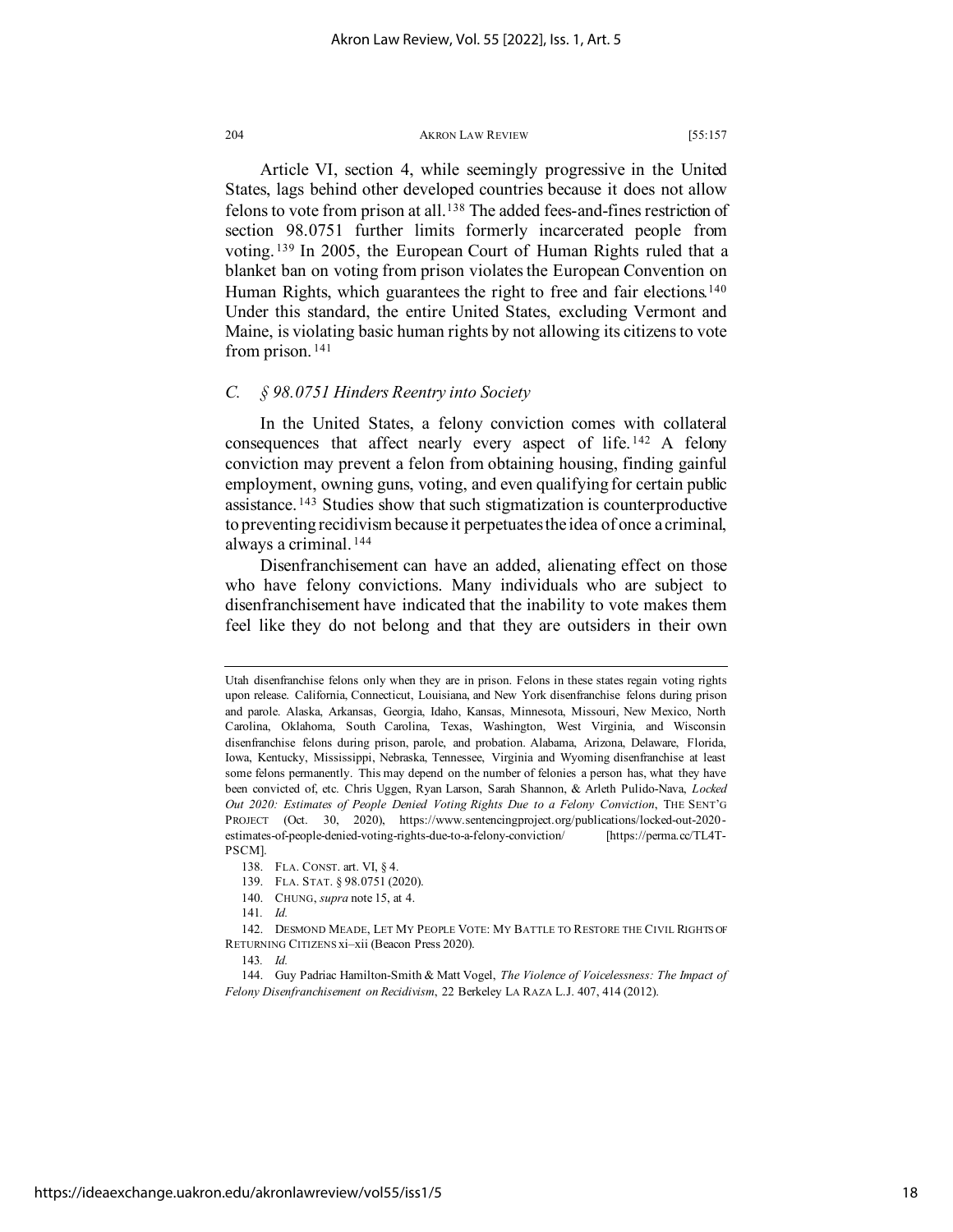community. [145](#page-19-0) Steve Phalen, a thirty-six-year-old Floridian who was convicted of a felony when he was twenty-three, has described the psychological effect that disenfranchisement has had on him:

It was terrible, frankly. I feel civic engagement is incredibly important. Not being able to cast a vote is something that feels like my civic identity, my identity as a citizen, is just completely erased. Made irrelevant. It's, like, you're never going to fully be a part of this country anymore[.146](#page-19-1)

Disenfranchisement does nothing to foster skills that help rehabilitate exconvicts and reintegrate them into society. [147](#page-19-2) In fact, "invisible punishments" such as disenfranchisement often act as a barrier to successful rehabilitation and reentry.<sup>[148](#page-19-3)</sup>

Studies show that democratic participation is positively associated with reductions in recidivism.<sup>[149](#page-19-4)</sup> Successful reentry is best achieved by targeting traits that are directly linked to recidivism, including antisocial attitudes and beliefs. [150](#page-19-5) Successful reentry programs stress the importance of community ties and prosocial attitudes.<sup>[151](#page-19-6)</sup> A study conducted by Victoria Shineman and the University of Pittsburgh concluded that restoring voting rights to ex-offenders increases trust in the government, law enforcement, and the criminal justice system. <sup>[152](#page-19-7)</sup> This trust leads exoffenders to be more willing to cooperate with law enforcement, and since respect for the law is a predictor for not breaking the law, restoring voting rights to ex-offenders increases attitudes and behaviors that make recidivism less likely. [153](#page-19-8)

A study conducted in Florida showed that restoring an individual's civil rights decreases the likelihood of recidivism. [154](#page-19-9) Only 11% of individuals who had their rights restored between 2009 and 2010

<sup>145</sup>*. Id.*

<span id="page-19-1"></span><span id="page-19-0"></span><sup>146.</sup> Daniel A. Gross, *What It Felt Like for a Florida Man with a Felony to Regain His Voting Rights*, THE NEW YORKER (Nov. 7, 2018), https://www.newyorker.com/news/as-told-to/what-it-feltlike-for-a-florida-man-with-a-felony-to-regain-his-voting-rights [https://perma.cc/C2Y7-4P3S].

<sup>147.</sup> Hamilton-Smith & Vogel, *supra* note 144, at 414.

<sup>148</sup>*. Id.*

<sup>149</sup>*. Id.*

<span id="page-19-5"></span><span id="page-19-4"></span><span id="page-19-3"></span><span id="page-19-2"></span><sup>150.</sup> VICTORIA SHINEMAN, RESTORING RIGHTS, RESTORING TRUST: EVIDENCE THAT REVERSING FELON DISENFRANCHISEMENT PENALTIES INCREASES BOTH TRUST AND COOPERATION WITH GOVERNMENT 2 (2019), https://cpb-us-w2.wpmucdn.com/web.sas.upenn.edu/dist/7/538/ files/2019/07/Shineman\_RestoringRightsRestoringTrust\_ESRA2019.pdf [https://perma.cc/ZP2L-R3L2].

<span id="page-19-9"></span><span id="page-19-8"></span><span id="page-19-7"></span><span id="page-19-6"></span><sup>151</sup>*. Id.*

<sup>152</sup>*. Id.* at 3.

<sup>153</sup>*. Id.*

<sup>154.</sup> Meade, *supra* note 142, at xii.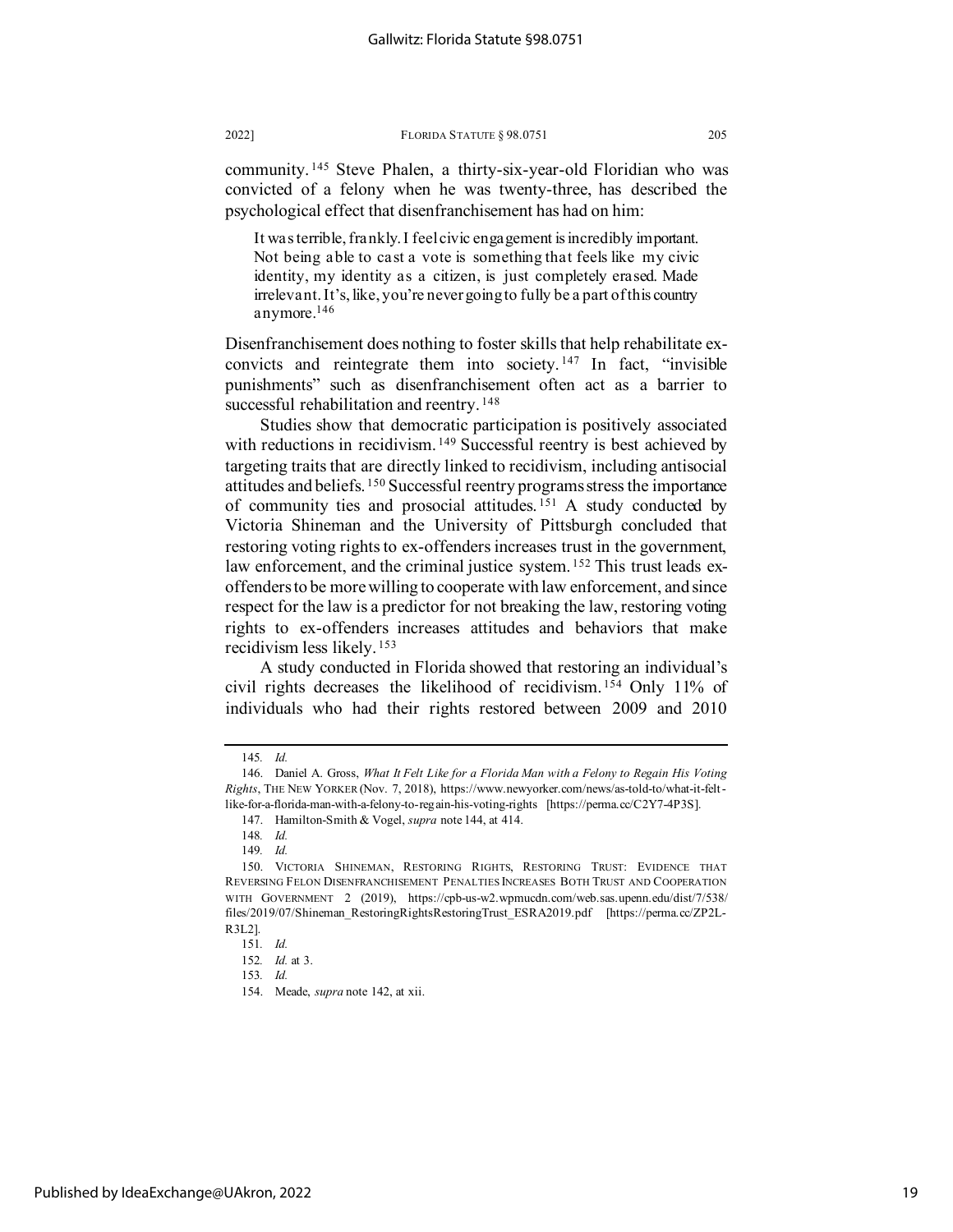05 GALLWITZ MACRO (002)5 1 2022.DOCX (DO NOTDELETE

206 AKRON LAW REVIEW [55:157

reoffended, while the overall recidivism rate for inmates released between 2001 and 2008 was 33%. [155](#page-20-0)

Felony disenfranchisement laws, such as this statute, are often supported on the theory that criminals have breached the social contract and are no longer fit for citizenship. [156](#page-20-1) In other words, if these offenders could not show respect for or follow the law, they do not deserve to participate in the democratic process. While proponents of section 98.0751 may argue that disenfranchisement is supported on retributive grounds, this argument is not as strong as the rehabilitation argument.

It is counteractive to implement policies perpetuating recidivism simply because ex-offenders "deserve" to be punished. Felons face instability in every aspect of life once they enter the criminal justice system—society makes it very clear that their actions are unacceptable. Rehabilitation, rather than retribution, should be the priority to create a more peaceful society by decreasing recidivism and reintegrating exoffenders into society as productive citizens.

Section 98.0751 continues to perpetuate the stigmatization of exfelons that makes recidivism more likely. It is arguably even more ostracizing than Florida's previous disenfranchisement system because it further alienates those ex-felons who are impoverished by punishing those who are unable to pay off their criminal justice debts. Florida's recidivism rate is 25%, <sup>[157](#page-20-2)</sup> meaning that one in four inmates that are released from prison will eventually return to prison. Any change in law that would improve the attitudes and perspectives of ex-offenders while making it less likely for them to reoffend would be a step in the right direction. Abolishing section 98.0751 is one of those many steps.

<sup>155</sup>*. Id.*

<sup>156.</sup> Hamilton-Smith & Vogel, *supra* note 144, at 412.

<span id="page-20-2"></span><span id="page-20-1"></span><span id="page-20-0"></span><sup>157.</sup> Florida has one of the lowest recidivism rates in the country. However, when reviewing this statistic, it is important to emphasize that Florida abolished parole in 1983. This means that Florida has significantly fewer offenders under supervision after their release from prison than other states do, which contributes heavily to the low recidivism rates. Mark S. Inch, *Florida Prison Recidivism Report: Releases From 2010 to 2017*, FLA. DEP'T OF CORR. (June 2019), http://www.dc.state.fl.us/ pub/recidivism/RecidivismReport2019.pdf

<sup>[</sup>https://perma.cc/QC5Y-FCBW]; *see also Recidivism Rates by State 2021*, WORLD POPULATION REV., https://worldpopulationreview.com/state-rankings/recidivism-rates-by-state [https://perma.cc/ 9JCU-VRT2].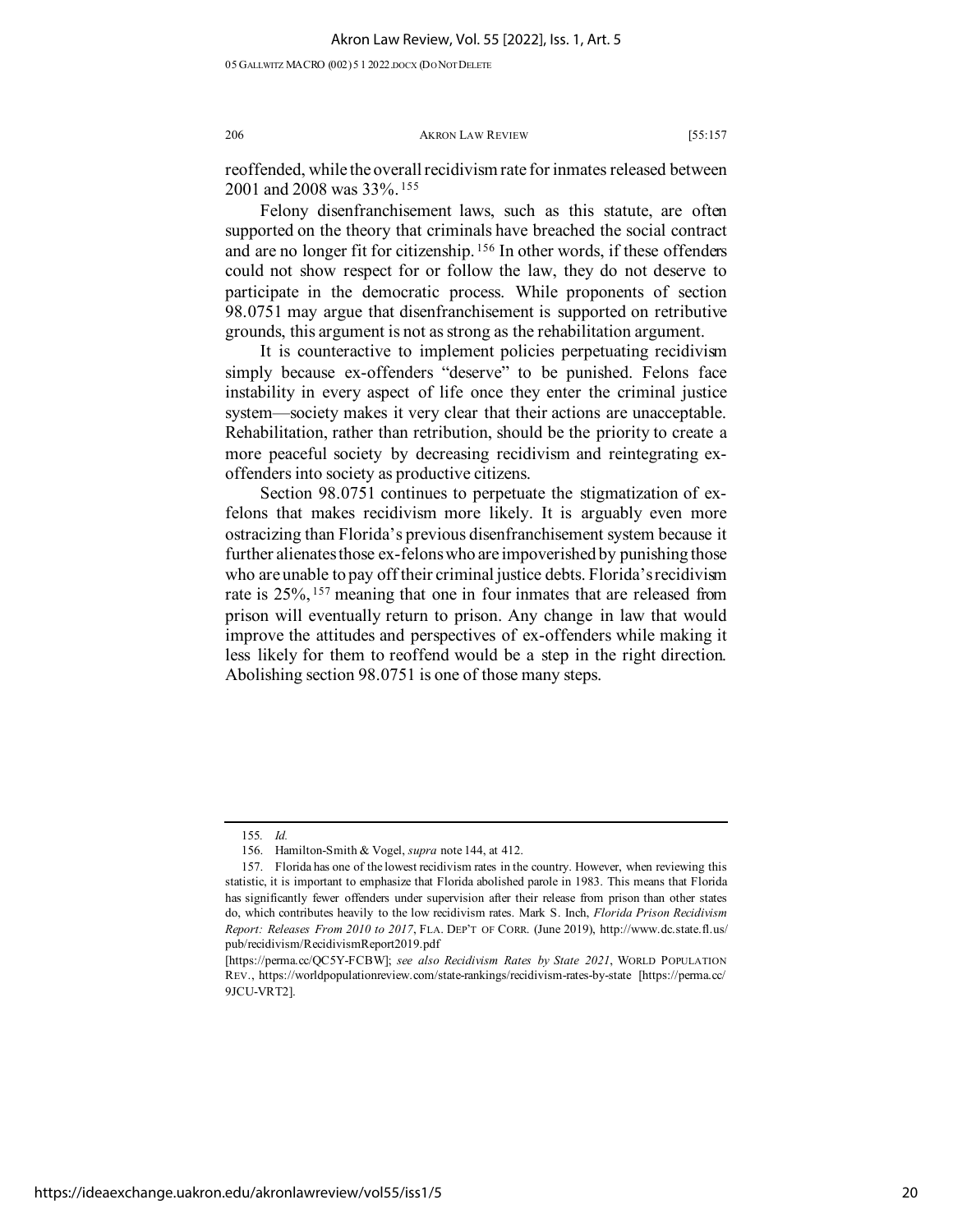## IV. § 98.0751 VIOLATES THE TWENTY-FOURTH AMENDMENT

## *A. Purpose of Twenty-Fourth Amendment*

Florida Statute section 98.0751 violates the Twenty-Fourth Amendment. The official purpose of the Twenty-Fourth Amendment was "to prevent the United States or any State from denying or abridging the right to vote . . . because of an individual's failure to pay any poll tax or other tax."[158](#page-21-0) This statement is very cut and dry, but Congress had several goals in mind when passing the Twenty-Fourth Amendment. Notably, two of these goals were advancing civil rights and increasing voter turnout by removing obstacles in the voting process. [159](#page-21-1)

The Twenty-Fourth Amendment was passed in 1962 and ratified in 1964, when the Civil Rights Movement was very prevalent and national efforts were being made to rid the country of Jim Crow laws. [160](#page-21-2) President John F. Kennedy made the following comments in his State of the Union Address on January 11, 1962, regarding poll taxes and civil rights:

Among the bills now pending before you . . . are appropriate methods of strengthening these basic rights which will have our full support. The right to vote, for example, should no longer be arbitrarily denied through such iniquitous local devices as literacy tests and poll taxes.<sup>[161](#page-21-3)</sup>

William L. Higgs was a lawyer and civil rights activist working in Mississippi in the early 1960s.<sup>[162](#page-21-4)</sup> While the Twenty-Fourth Amendment was being debated, Higgs made a statement emphasizing the racial impact of the poll tax on Black people in Mississippi. [163](#page-21-5) He brought attention to several issues, one being the fact that a \$4 poll tax was often equal to an entire day's income for the average Black family in Mississippi.[164](#page-21-6) Additionally, many black people were facing intimidation from election officers and protestors that prevented them from paying their poll taxes, even if they had enough money to pay. [165](#page-21-7) Higgs advocated for the

<sup>158.</sup> H.R. REP. NO. 87-1821, at 2 (1962).

<sup>159</sup>*. Id.* at 3–4.

<sup>160.</sup> U.S. CONST. amend. XXIV (editor and reviser's notes).

<sup>161.</sup> H.R. REP. NO. 87-1821, at 4.

<span id="page-21-4"></span><span id="page-21-3"></span><span id="page-21-2"></span><span id="page-21-1"></span><span id="page-21-0"></span><sup>162</sup>*. Higgs, William L.*, CIV. RTS. DIGIT. LIBR., http://crdl.usg.edu/people/h/higgs\_william\_l/ ?Welcome [https://perma.cc/W6X6-PKE7].

<span id="page-21-5"></span><sup>163</sup>*. Abolition of Poll Tax in Federal Elections: Hearing on H.J. Res. 404, 425, 434, 594, 601, 632, 655, 663, 670, S.J. Res. 29 Before Subcomm. No. 5, H. Comm. on the Judiciary*, 87th Cong. 48– 53 (1962) (statement of William L. Higgs, attorney, Jackson, Miss.).

<sup>164</sup>*. Id.* at 50.

<span id="page-21-7"></span><span id="page-21-6"></span><sup>165.</sup> Higgs mentioned that in many Mississippi counties, sheriffs would not accept payment of poll taxes, and many Black citizens were too afraid to attempt to pay the poll tax. *Id.* at 50. There was intimidation around nearly every aspect of voting—Higgs also referenced an incident where "a State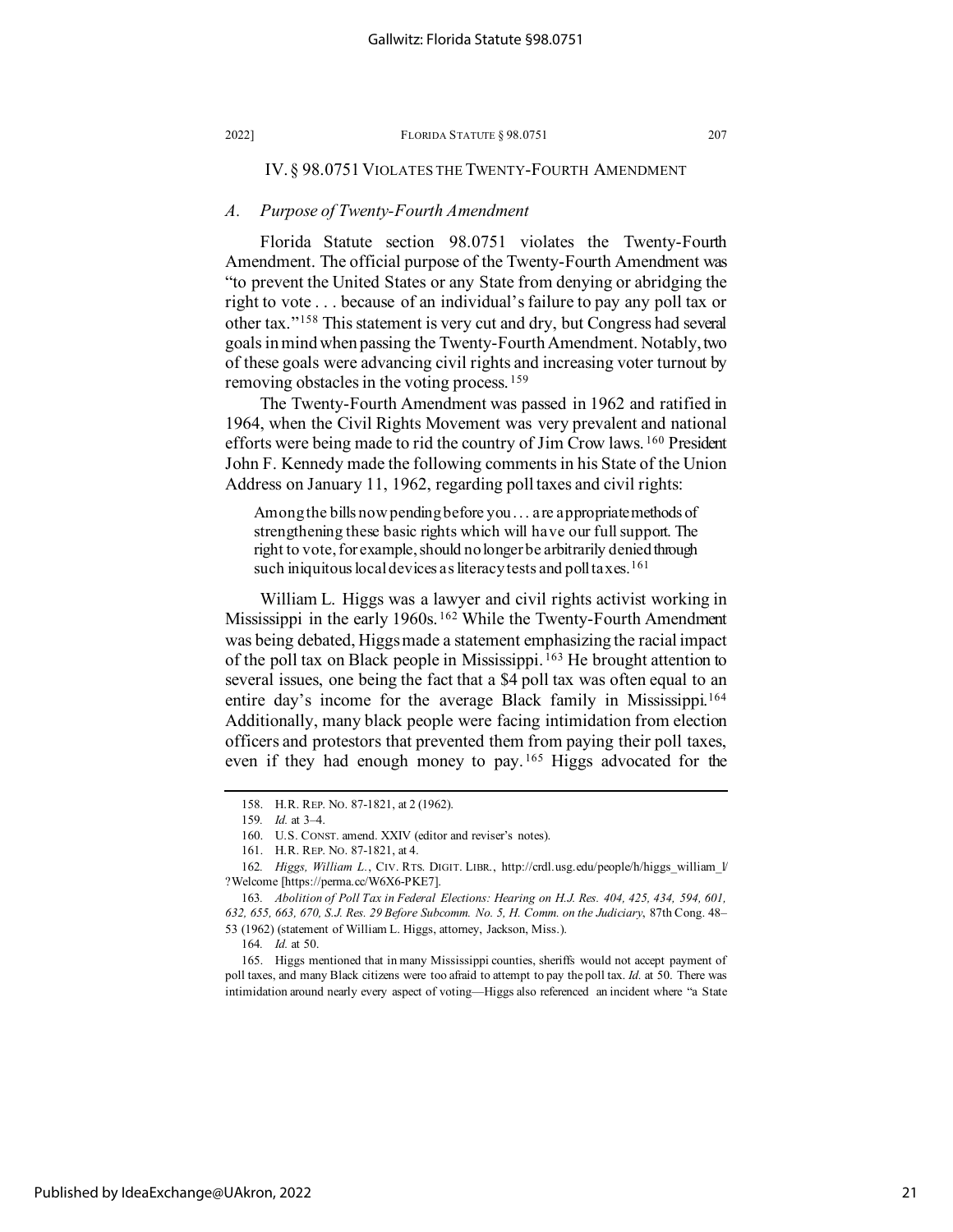Amendment because with the poll tax eliminated, Black people in Mississippi would face fewer obstacles in the voting process.<sup>[166](#page-22-0)</sup>

Section 98.0751 provision requiring felons to pay off legal financial obligations before they can regain their right to vote is a financial obstacle to voting that the Twenty-Fourth Amendment was intended to prevent. The statute has a similar disparate impact on Black Americans that traditional poll taxes had in the 1960s. Black families today are still more likely to be impoverished than white families, just as they were when the Twenty-Fourth Amendment was being passed in 1962. [167](#page-22-1) Black people are also more likely to be convicted of a felony and subsequently disenfranchised. [168](#page-22-2)

It is also important to note that the cost of poll taxes in 1962 seemed quite minimal, and Congress still voted to outlaw them.[169](#page-22-3) Today, the cost of legal financial obligations vary, but they tend to be astronomical in comparison to the \$4 fees that were considered unreasonable in 1962. In Miami-Dade County, Florida, the average felon owes between \$700 and \$800.<sup>[170](#page-22-4)</sup> The majority of this money owed goes to "user fees," such as a fee to use a public defender or a fee to cover the cost of prosecution.<sup>[171](#page-22-5)</sup> Instead of raising taxes to fund the expansion of the criminal justice system, Florida has targeted "users" of the system for funding. <sup>[172](#page-22-6)</sup> Nearly 80% of Florida's felons are estimated to owe money to the courts. [173](#page-22-7) A vast majority of felons in Florida are unable to pay these fees upfront and end up on payment plans, taking years to pay off.<sup>[174](#page-22-8)</sup> The poll taxes that

representative shot a Negro man who was merely trying to learn how to vote and to teach others how to vote." *Id.* at 48.

<sup>166</sup>*. Id.* at 50.

<span id="page-22-1"></span><span id="page-22-0"></span><sup>167.</sup> Josh Creamer, *Inequalities Persist Despite Decline in Poverty for all Major Race and Hispanic Origin Groups*, U.S. CENSUS BUREAU (Sept. 15, 2020), https://www.census.gov/ library/stories/2020/09/poverty-rates-for-blacks-and-hispanics-reached-historic-lows-in-2019.html [https://perma.cc/7M4D-N4UR]; *Abolition of Poll Tax in Federal Elections: Hearing on H.J. Res. 404, 425, 434, 594, 601, 632, 655, 663, 670, S.J. Res. 29 Before Subcomm. No. 5, H. Comm. on the* 

<span id="page-22-2"></span>*Judiciary*, 87th Cong. 48–53 (1962) (statement of William L. Higgs, attorney, Jackson, Miss.).

<sup>168.</sup> Uggen et al., *supra* note 54.

<span id="page-22-3"></span><sup>169</sup>*. Abolition of Poll Tax in Federal Elections: Hearing on H.J. Res. 404, 425, 434, 594, 601, 632, 655, 663, 670, S.J. Res. 29 Before Subcomm. No. 5, H. Comm. on the Judiciary*, 87th Cong. 48– 53 (1962) (statement of William L. Higgs, attorney, Jackson, Miss.).

<span id="page-22-7"></span><span id="page-22-6"></span><span id="page-22-5"></span><span id="page-22-4"></span><sup>170.</sup> Dara Kam, *Majority of Felons Seeking Voting Rights Can't Afford the Cost*, PENSACOLA NEWS J. (Apr. 29, 2020, 6:00 AM), https://www.pnj.com/story/news/2020/04/29/majority-felonsseeking-voting-rights-cant-afford-pay-cost/3044690001/ [https://perma.cc/B92Y-2S7J].

<sup>171.</sup> Mower & Taylor, *supra* note 97.

<sup>172</sup>*. Id.*

<sup>173</sup>*. Id.*

<span id="page-22-8"></span><sup>174.</sup> Kam, *supra* note 170.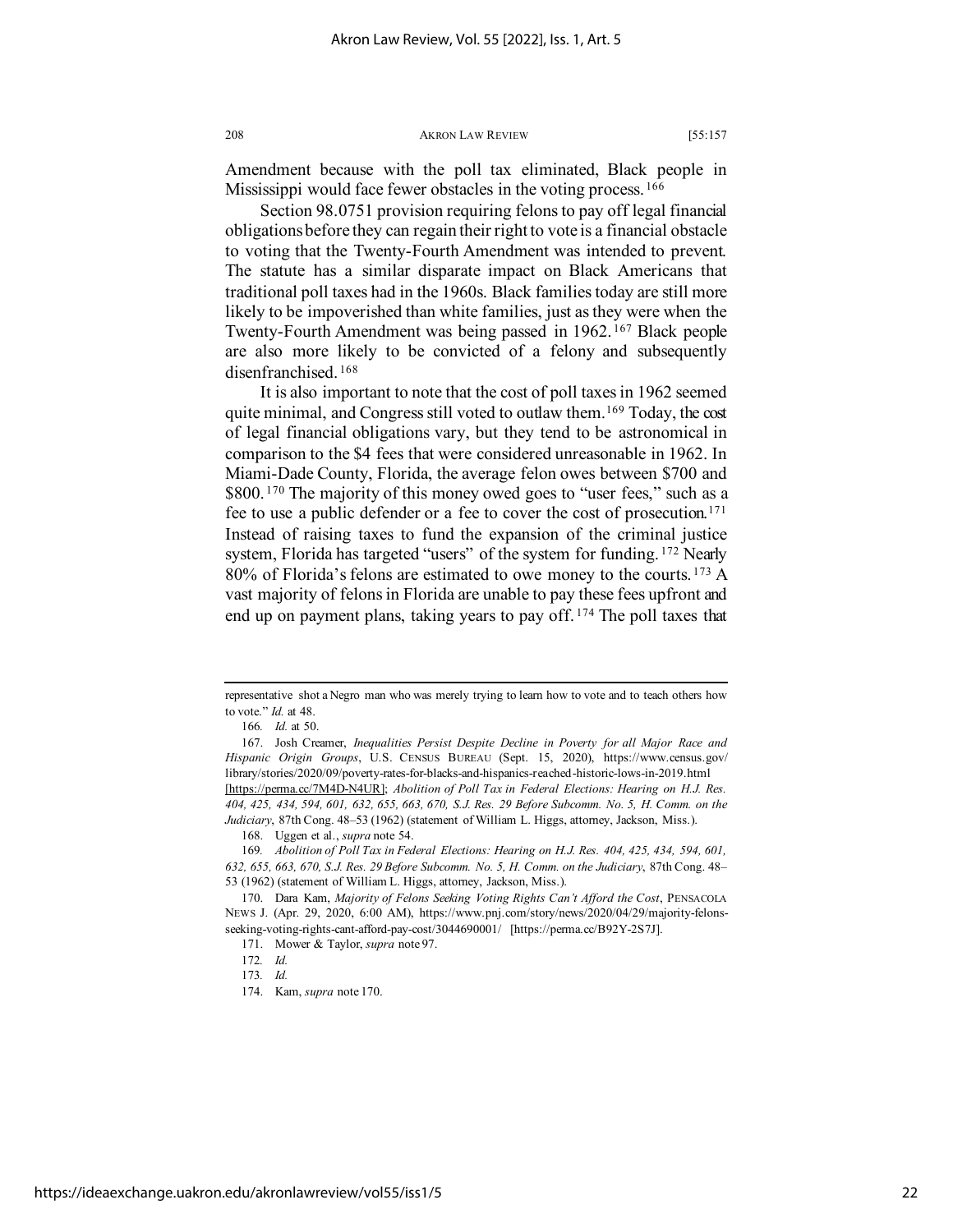were outlawed by the Twenty-Fourth Amendment were never this costly. [175](#page-23-0)

Striking down section 98.0751 and similar disenfranchisement laws would help accomplish the intensions of Congress and the Twenty-Fourth Amendment by increasing election participation significantly. When Florida initially adopted Article VI, section 4, it was predicted that around 1.4 million Floridians would have their voting rights restored.[176](#page-23-1) Unfortunately, once the legislature implemented the statute, nearly 800,000 of those felons were again disqualified from voting. <sup>[177](#page-23-2)</sup>

## *B. § 98.0751 Creates a Poll Tax*

While the motivating purpose behind Twenty-Fourth Amendment is, by itself, important, the functions of its actual text must also be carefully considered. The Twenty-Fourth Amendment states that a citizen's right to vote "shall not be denied or abridged . . . by reason of failure to pay any poll tax or other tax."<sup>[178](#page-23-3)</sup> The text establishes two components of analysis: (1) whether the costs imposed are taxes, and (2) whether the right to vote has been denied "by reason of" failing to pay a tax. [179](#page-23-4)

When Governor DeSantis signed section 98.0751, several plaintiffs filed action to court and claimed the bill violated the Twenty-Fourth Amendment. [180](#page-23-5) The Northern District of Florida (hereinafter District Court) correctly ruled that court costs were taxes under the Twenty-Fourth Amendment and that the Stateof Florida cannot constitutionally condition the right to vote upon the payment of court costs. [181](#page-23-6) Unfortunately, the Eleventh Circuit overruled the District Court's decision. [182](#page-23-7) The United States Supreme Court declined to review the statute, leaving the Eleventh Circuit decision in place. [183](#page-23-8)

The District Court, focusing on the plain meaning of "tax" and the pay-to-vote nature of section 98.0751, provided the most logical argument, delivering both desirable results and a precedent that was

<span id="page-23-1"></span><span id="page-23-0"></span><sup>175</sup>*. Abolition of Poll Tax in Federal Elections: Hearing on H.J. Res. 404, 425, 434, 594, 601, 632, 655, 663, 670, S.J. Res. 29 Before Subcomm. No. 5, H. Comm. on the Judiciary*, 87th Cong. 48– 53 (1962) (statement of William L. Higgs, attorney, Jackson, Miss.).

<sup>176.</sup> Mower & Taylor, *supra* note 97.

<sup>177</sup>*. Id.*

<sup>178.</sup> U.S. CONST. amend. XXIV, § 1.

<sup>179</sup>*. Id.*; Jones v. Governor of Fla., 975 F.3d 1016, 1037 (11th Cir. 2020).

<span id="page-23-8"></span><span id="page-23-7"></span><span id="page-23-6"></span><span id="page-23-5"></span><span id="page-23-4"></span><span id="page-23-3"></span><span id="page-23-2"></span><sup>180.</sup> Jones v. DeSantis, 462 F. Supp. 3d 1196 (N.D. Fla.), *vacated*, 975 F.3d 1016 (11th Cir. 2020).

<sup>181</sup>*. Id.* at 1234.

<sup>182</sup>*. Governor of Fla.*, 975 F.3d at 1045.

<sup>183.</sup> Raysor v. DeSantis, 140 S. Ct. 2600 (2020).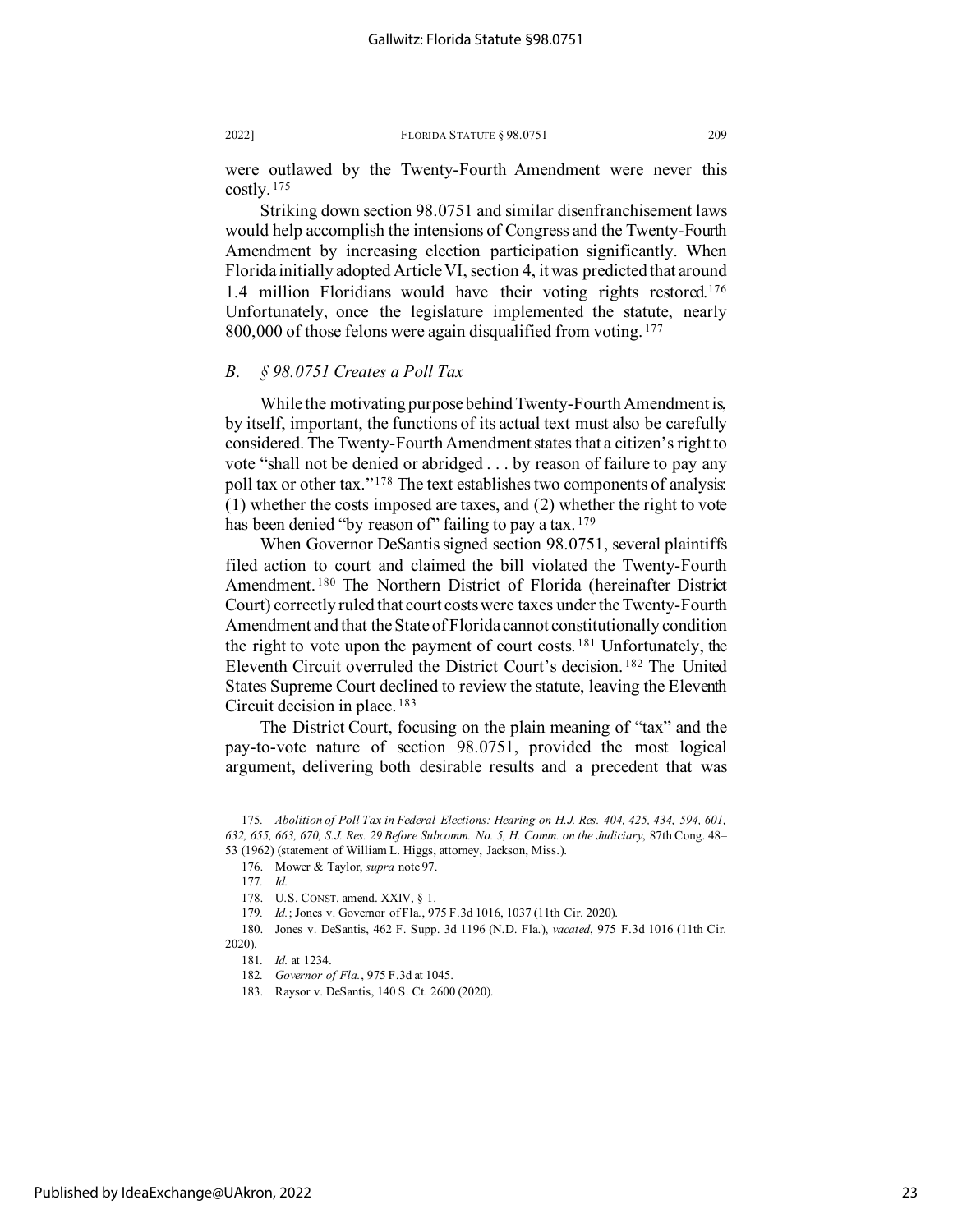simple to understand and apply.<sup>[184](#page-24-0)</sup> While the Eleventh Circuit made a compelling, textualist argument, the ruling's results are outdated, unpopular, and seemingly against the purpose of the Twenty-Fourth Amendment.<sup>[185](#page-24-1)</sup> Under the Eleventh Circuit's analysis, the Twenty-Fourth Amendment is rendered almost useless given the second prong's interpretation allowing a fallback reason or justification for denying the right to vote. The following sections will dive deeper into the Eleventh Circuit's opinion, highlighting the flaws in its arguments and explaining why the District Court's decision should have been affirmed.

1. What Constitutes a "Tax"?

I will discuss in detail the first component of the Twenty-Fourth Amendment analysis: the definition of "tax."<sup>[186](#page-24-2)</sup> The Supreme Court has held that the "standard definition of a tax" is an "enforced contribution to provide for the support of the government."<sup>[187](#page-24-3)</sup> The general definition of a tax becomes murky when considering the various types of payments that are imposed on criminal defendants.

It is important to understand the distinction between restitution, criminal fines, and court costs when considering whether these costs amount to taxes under the Twenty-Fourth Amendment. Section 98.0751 requires felons to pay off all of these assessments before restoring voting rights[188](#page-24-4) but some of these assessments may constitute taxes while others do not. [189](#page-24-5) 

Restitution is paid to a victim to compensate for their loss.[190](#page-24-6) Consider a hypothetical defendant convicted of shoplifting a television from Best Buy that is worth \$1,000. That defendant could be sentenced to pay Best Buy \$1,000 in restitution to compensate for their financial loss.

The government also fines defendants to punish them. <sup>[191](#page-24-7)</sup> A defendant may have to pay a fine in addition to any other punishments they receive, such as jail time. <sup>[192](#page-24-8)</sup> Alternatively, depending on the severity of the crime, a defendant may pay a fine in lieu of jail time. [193](#page-24-9)

<sup>184</sup>*. Jones*, 462 F. Supp. 3d at 1131.

<sup>185</sup>*. See* discussion *supra* Section IV.A.

<sup>186.</sup> U.S. CONST. amend. XXIV, § 1.

<sup>187.</sup> United States v. State Tax Comm'n, 421 U.S. 599 (1975).

<sup>188.</sup> FLA. CONST. amend. IV, § 1.

<span id="page-24-9"></span><span id="page-24-8"></span><span id="page-24-7"></span><span id="page-24-6"></span><span id="page-24-5"></span><span id="page-24-4"></span><span id="page-24-3"></span><span id="page-24-2"></span><span id="page-24-1"></span><span id="page-24-0"></span><sup>189.</sup> Jones v. DeSantis, 462 F. Supp. 3d 1196, 1232–33 (N.D Fla.) *vacated*, 975 F.3d 1016 (11th Cir. 2020).

<sup>190.</sup> FLA. STAT. ANN. § 775.089 (West 2020).

<sup>191</sup>*. Jones*, 462 F. Supp. 3d at 1232.

<sup>192.</sup> FLA. STAT. ANN. § 775.083 (West 2020).

<sup>193</sup>*. Id.*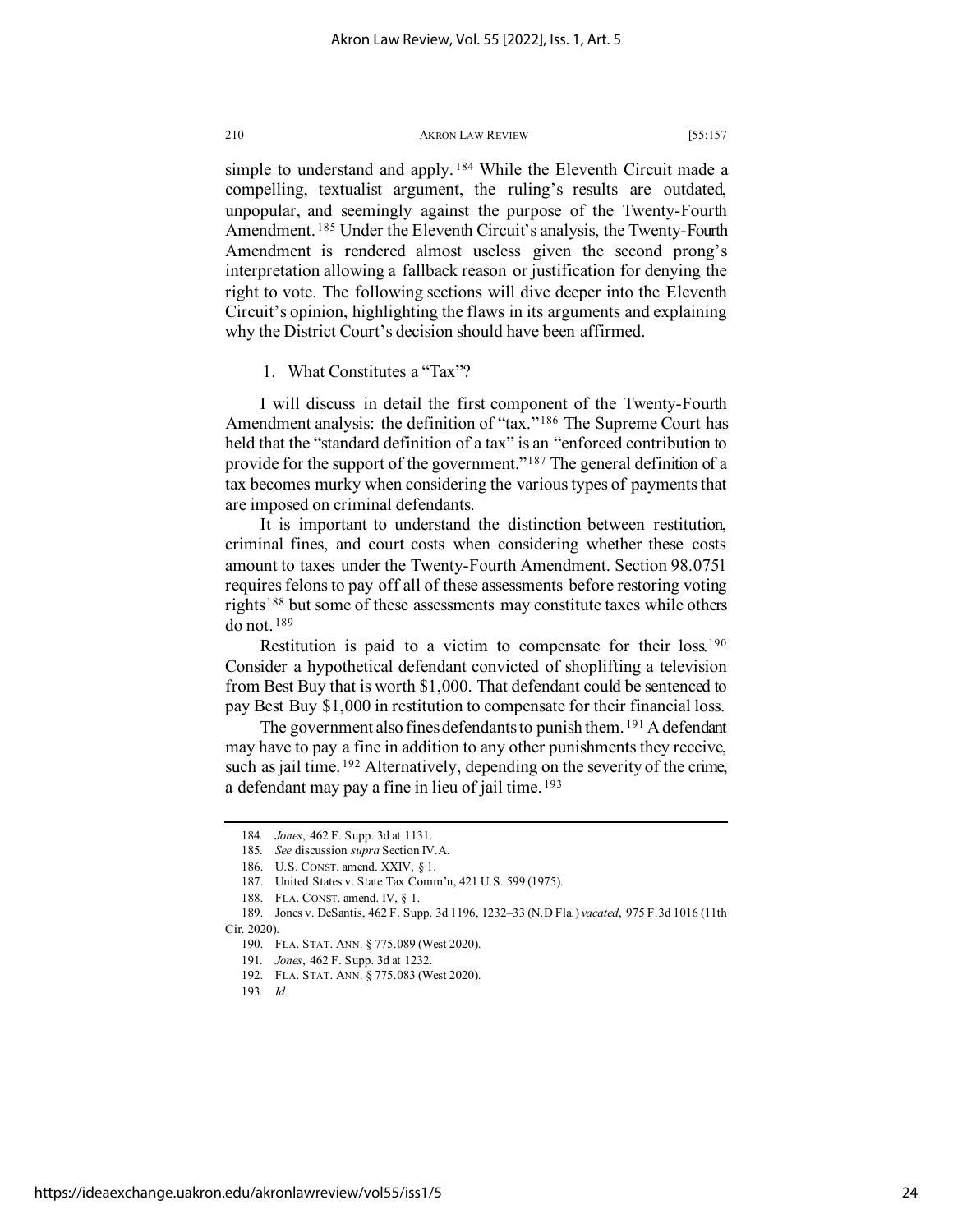Court costs cover operating costs of the court. [194](#page-25-0) In Florida, all funding for court operations and functions comes from court costs and fees, such as filing fees and service charges. [195](#page-25-1)

Courts are understandably hesitant to label all costs associated with the justice system as taxes. Courts often debate whether costs imposed in criminal cases are taxes or penalties."[196](#page-25-2) Taxes are compulsory payments made to the government to fund government functions<sup>[197](#page-25-3)</sup> while penalties are "punishment[s] for an unlawful act or omission."[198](#page-25-4) Many costs associated with the criminal justice system are penalties because courts impose them as a punishment. [199](#page-25-5)

Relevant case law, including the District Court and Eleventh Circuit decisions, have correctly determined that restitution and criminal fines are penalties, not taxes. [200](#page-25-6) Restitution is not a tax because it lacks the most important characteristic of a tax—it is not paid to the government.<sup>[201](#page-25-7)</sup> Instead, restitution is paid to private victims of crimes. [202](#page-25-8) Additionally, restitution lacks the second characteristic of a tax as it is paid to compensate victims for their loss, not to fund governmental functions.<sup>[203](#page-25-9)</sup>

Fines are not as clear as restitution. While fines are compulsory payments to the government, often providing revenue for governmental functions, they are not taxes because their primary purpose is not to raise revenue.  $204$  The primary purpose of a fine is to punish defendants.  $205$  The punitive nature of a fine distinguishes it from a tax and categorizes it as a penalty.

The issue of whether court costs are taxes is where the District Court and the Eleventh Circuit disagree. [206](#page-25-12) The District Court determined that court costs are taxes because they are paid to the government to fund government functions. [207](#page-25-13) The District Court also referred to Florida's

<span id="page-25-1"></span><span id="page-25-0"></span><sup>194.</sup> FLA. CONST. art. 5, § 14.

<sup>195</sup>*. Id.*

<sup>196.</sup> Jones v. Governor of Florida, 975 F.3d 1016, 1037–38 (11th Cir. 2020).

<sup>197.</sup> United States v. State Tax Comm'n, 421 U.S. 599, 607 (1975).

<sup>198.</sup> Nat'l Fed'n of Indep. Bus. v. Sebelius, 567 U.S. 519, 567 (2012).

<sup>199</sup>*. Governor of Fla.*, 975 F.3d at 1038.

<span id="page-25-8"></span><span id="page-25-7"></span><span id="page-25-6"></span><span id="page-25-5"></span><span id="page-25-4"></span><span id="page-25-3"></span><span id="page-25-2"></span><sup>200</sup>*. Id.*; Jones v. DeSantis, 462 F. Supp. 3d 1196, 1231–32 (N.D Fla.) *vacated*, 975 F.3d 1016 (11th Cir. 2020).

<sup>201</sup>*. Jones*, 462 F. Supp. 3d at 1232.

<sup>202.</sup> FLA. STAT. ANN. § 775.089 (West 2020).

<sup>203</sup>*. Id.*; Jones, 462 F. Supp. 3d at 1232.

<sup>204</sup>*. Jones*, 462 F. Supp. 3d at 1232.

<sup>205</sup>*. Id.*; FLA. STAT. ANN. § 775.083 (West 2020).

<span id="page-25-13"></span><span id="page-25-12"></span><span id="page-25-11"></span><span id="page-25-10"></span><span id="page-25-9"></span><sup>206</sup>*. Jone*s, 462 F. Supp. 3d at 1234; Jones v. Governor of Fla., 975 F.3d 1016, 1039 (11th Cir. 2020).

<sup>207</sup>*. Jones*, 462 F. Supp. 3d at 1234.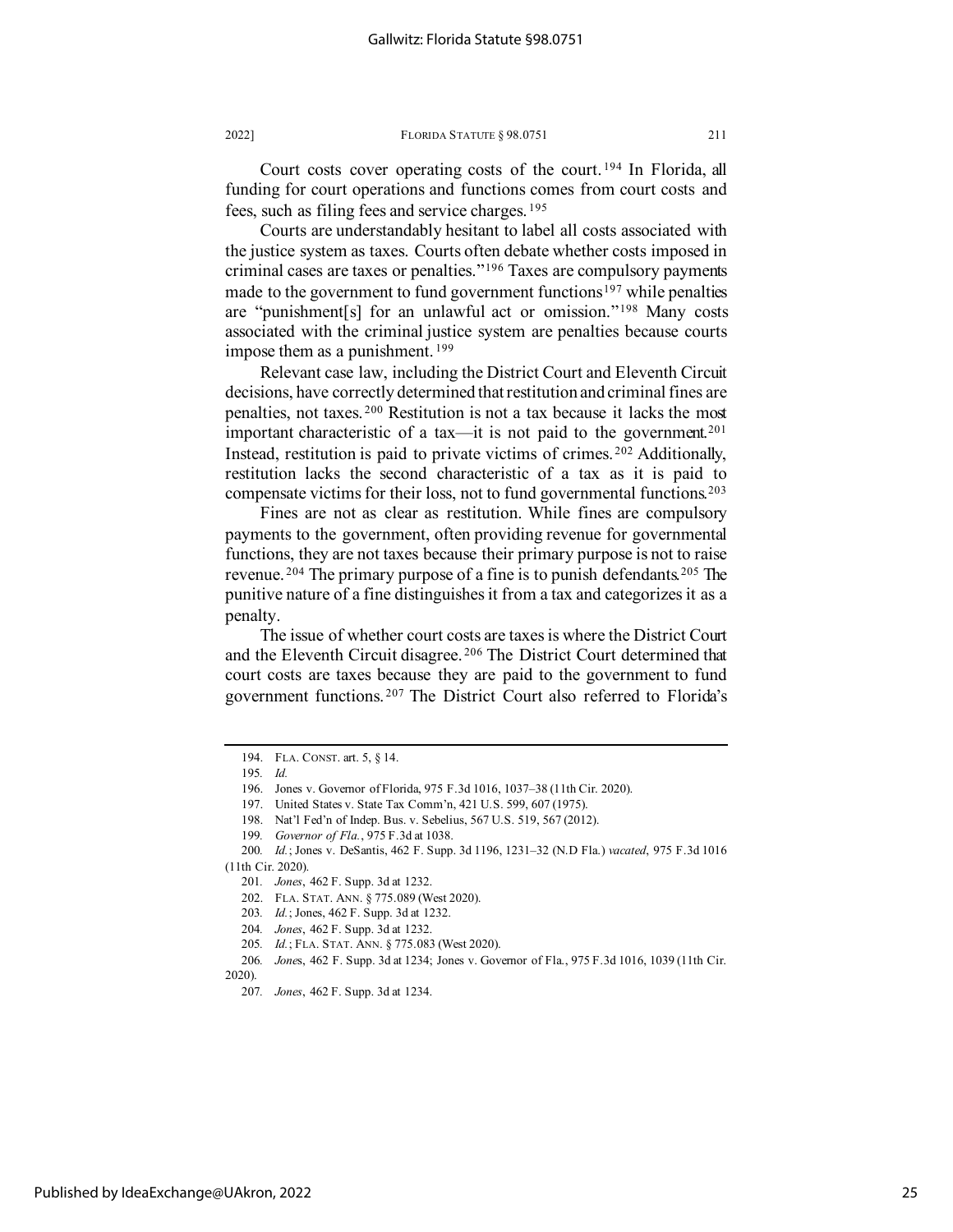constitutional provision that required Florida state courts to operate strictly through court costs, which further indicates that court costs are equivalent to taxes. [208](#page-26-0) Additionally, every criminal defendant who is convicted or enters a no-contest plea must pay the same amount of court fees, indicating that court fees are not necessarily tied to culpability or given as a unique punishment. [209](#page-26-1)

Conversely, the Eleventh Circuit determined that court fees are penalties, not taxes. [210](#page-26-2) When analyzing the definition of tax, the Eleventh Circuit focused mostly on the culpability of the defendants. [211](#page-26-3) Because court costs are only imposed on those who are convicted of crimes and not on the general public, the Eleventh Circuit decided that they are penalties and not taxes. [212](#page-26-4) This resulted in grouping nearly all costs associated with a criminal proceeding as a penalty, regardless of the payment's purpose or how the government utilized it. [213](#page-26-5)

The Eleventh Circuit is incorrect because court costs serve a fundamentally different purpose than restitution and fines. The Eleventh Circuit points to Florida Statute section 142.01(1), which establishes the "fine and forfeiture fund" for use "in performing court-related functions"; although court fees are used to fund the courts, the money is referred to as a "fee and forfeiture fund" and not a tax fund. [214](#page-26-6) However, this argument fails because whether an exaction is a "tax" is determined using a "functional approach."<sup>[215](#page-26-7)</sup> It is not sufficient to simply point to the label that the legislature has given the exaction. [216](#page-26-8)

The primary purpose of court fees in Florida is to raise revenue because Florida courts are often funded exclusively by these fees. [217](#page-26-9) Court fees are often flat fees that are imposed uniformly among felons, regardless of their offense's severity. [218](#page-26-10) For example, there is a \$225 flat fee for every felony case. [219](#page-26-11) Part of this fee funds the clerk's office and part of it goes to Florida's general revenue fund.<sup>[220](#page-26-12)</sup>

216*. Id.*

- 219*. Id.* at 1206; FLA. STAT. ANN. § 938.05(1)(a) (West 2020).
- <span id="page-26-12"></span><span id="page-26-11"></span>220*. Jones*, 462 F. Supp. 3d at 1206; FLA. STAT. ANN. § 938.01(1) (West 2020).

<span id="page-26-1"></span><span id="page-26-0"></span><sup>208</sup>*. Id.*

<sup>209</sup>*. Id.* at 1233.

<sup>210</sup>*. Governor of Fla.*, 975 F.3d at 1039.

<sup>211</sup>*. Id.* at 1038.

<sup>212</sup>*. Id.*

<sup>213</sup>*. Id.*

<sup>214</sup>*. Id.* at 1039.

<span id="page-26-10"></span><span id="page-26-9"></span><span id="page-26-8"></span><span id="page-26-7"></span><span id="page-26-6"></span><span id="page-26-5"></span><span id="page-26-4"></span><span id="page-26-3"></span><span id="page-26-2"></span><sup>215.</sup> Jones v. DeSantis, 462 F. Supp. 3d 1196, 1231 (N.D. Fla.) *vacated*, 975 F.3d 1016 (11th Cir. 2020).

<sup>217.</sup> FLA. CONST. art. V, § 14(b).

<sup>218</sup>*. Jones*, 462 F. Supp. 3d at 1233.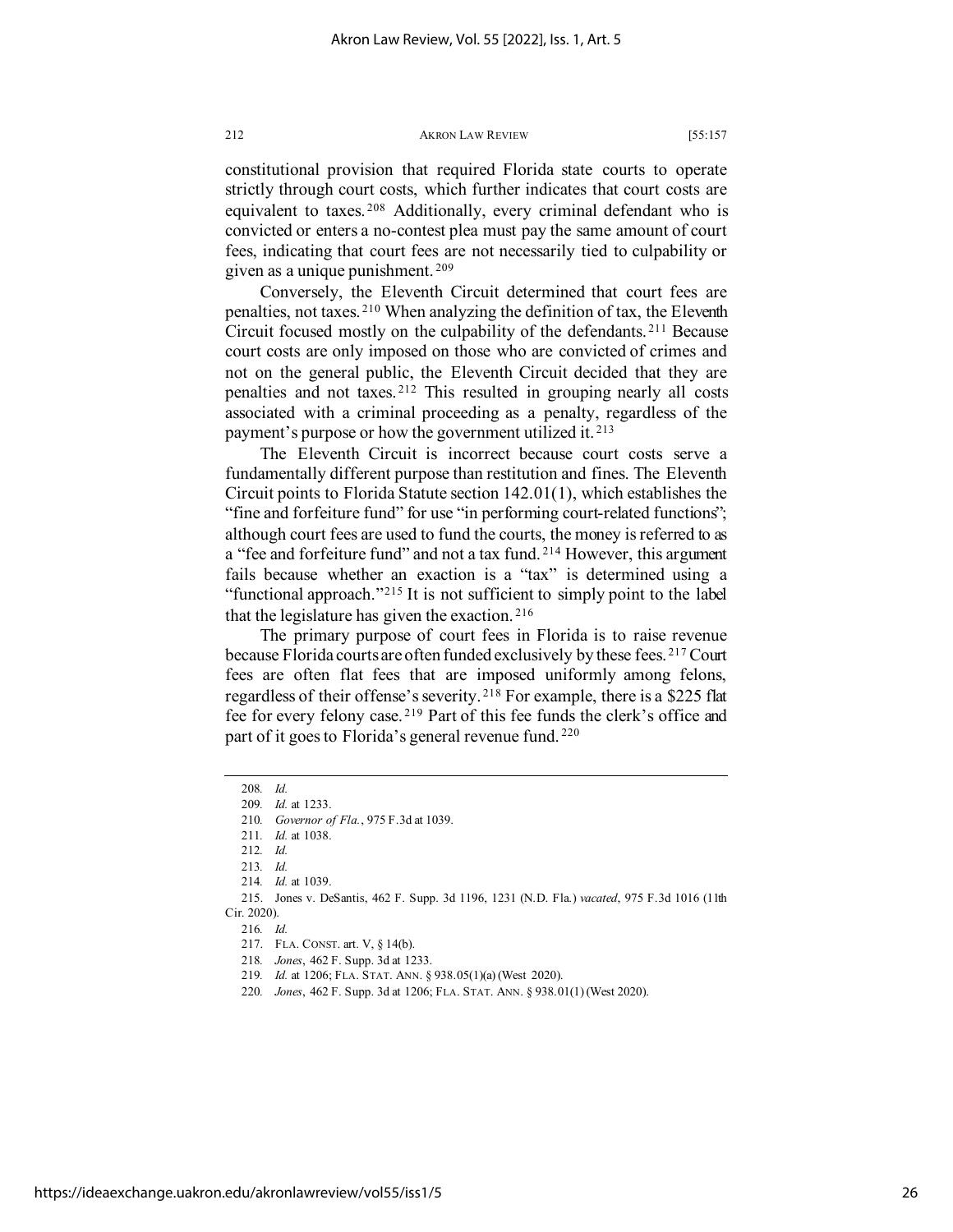Similarly, there is a flat fee of \$93.50 to obtain a marriage license in Florida. [221](#page-27-0) The money generated by marriage license fees funds both the Department of Children and Families and domestic violence centers.<sup>[222](#page-27-1)</sup> No one would call a marriage license fee a penalty for getting married. This fee operates like a tax by generating money for government programs. [223](#page-27-2) Court fees in criminal cases operate the same way.

Court fees are functionally equivalent to taxes, and therefore, they trigger the Twenty-Fourth Amendment's protections. Section 98.0751 is unconstitutional because it conditions the right to vote on the payment of taxes.

2. Denial by Reason of Failure to Pay a Poll Tax or Other Tax

Within the second prong of the Twenty-Fourth Amendment's analysis are two important components. The first component is whether the right to vote has been "denied or abridged."[224](#page-27-3) The second component is determining whether this denial occurred "by reason of" failure to pay a tax. [225](#page-27-4)

As for the first "denial" component, relevant case law provides that re-enfranchisement laws like Article VI, section 4 do not implicate the Twenty-Fourth Amendment because they do not deny or abridge any rights: they restore them. [226](#page-27-5) Many courts have found that felony disenfranchisement is constitutionally acceptable. [227](#page-27-6) Because felons have already been stripped of their rights, they have no right to vote in the first place and have no Twenty-Fourth Amendment claim. [228](#page-27-7)

This approach should be abandoned. Firstly, a felony conviction is not an acceptable reason to disenfranchise a person, regardless of its constitutionality. Felony disenfranchisement has a racist history,<sup>[229](#page-27-8)</sup> hinders rehabilitation and reentry into society,<sup>[230](#page-27-9)</sup> and results in unrepresentative elections. [231](#page-27-10) Secondly, the distinction between denying

<sup>221.</sup> FLA. STAT. ANN. § 741.01(2) (West 2020).

<sup>222</sup>*. Id.*

<sup>223</sup>*. Id.*

<sup>224.</sup> Johnson v. Bredesen, 624 F.3d 742, 750 (6th Cir. 2010).

<span id="page-27-4"></span><span id="page-27-3"></span><span id="page-27-2"></span><span id="page-27-1"></span><span id="page-27-0"></span><sup>225.</sup> Jones v. Governor of Fla., 975 F.3d 1016, 1040 (11th Cir. 2020); U.S. CONST. amend. XXIV, § 1.

<sup>226</sup>*. Bredesen*, 624 F.3d at 750.

<span id="page-27-9"></span><span id="page-27-8"></span><span id="page-27-7"></span><span id="page-27-6"></span><span id="page-27-5"></span><sup>227</sup>*. See, e.g.*, Richardson v. Ramirez, 418 U.S. 24 (1974) (holding that felony disenfranchisement does not violate equal protection).

<sup>228</sup>*. Bredesen*, 624 F.3d at 750; Harvey v. Brewer, 605 F.3d. 1067, 1080 (9th Cir. 2010).

<sup>229</sup>*. See* discussion *supra* Section II.

<sup>230</sup>*. See* discussion *supra* Section III.C.

<span id="page-27-10"></span><sup>231</sup>*. See* discussion *supra* Section III.A.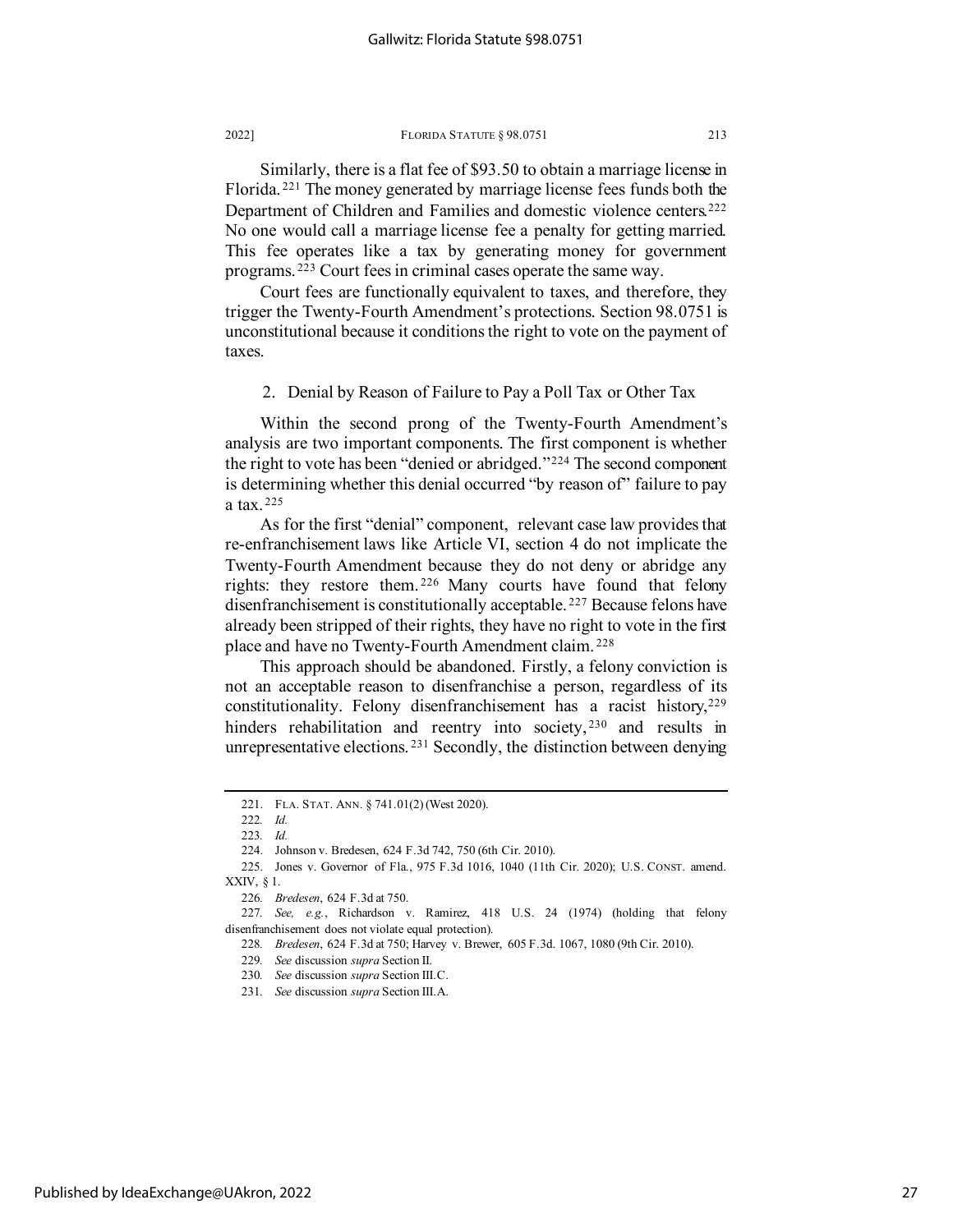the right to vote and denying the restoration of the right to vote is unnecessary. A felon who would otherwise become eligible to vote absent their outstanding criminal justice debt is not significantly discernible from a voter who would otherwise be eligible to vote absent the payment of a poll tax. Under Article VI, section 4, a felon who has served his time in prison and finished probation is an eligible voter— the only thing standing in their way is the payment of court costs. [232](#page-28-0)

Other courts, including the Eleventh Circuit, have rejected this argument. [233](#page-28-1) The Eleventh Circuit correctly stated that a reenfranchisement law that reenfranchises some felons but not others for failure to pay a tax would violate the Twenty-Fourth Amendment, just as reenfranchising only white felons but not Black felons would violate the Fifteenth Amendment. [234](#page-28-2)

The "by reason of" component seems like it should be straightforward, but the Eleventh Circuit's interpretation in *Jones v. Governor of Florida* shows that the meaning can be convoluted. [235](#page-28-3) The plaintiffs in *Jones* contended that the Twenty-Fourth Amendment "by reason of" component requires a but-for causation relationship between the nonpayment of a poll tax and the denial of voting rights, just as the "on account of" phrase contained in the Fifteenth, Nineteenth, and Twenty-Sixth Amendments. [236](#page-28-4) On the other hand, the Eleventh Circuit points to the difference in wording between the Twenty-Fourth Amendment and the other voting amendments, suggesting a difference in meaning. [237](#page-28-5) The Twenty-Fourth Amendment states that the right to vote cannot be denied "by reason of" failure to pay a poll tax, while the Fifteenth, Nineteenth, and Twenty-Sixth Amendments use the phrase "on account of" race, sex, and age.<sup>[238](#page-28-6)</sup>

The Eleventh Circuit ruled that "on account of" refers to a but-for causal relationship, while "by reason of" does not. [239](#page-28-7) Under *Jones*, "the Twenty-Fourth Amendment prohibits denials of the right to vote for which the failure to pay a tax is not only the but-for cause, but also the *reason* for the State's action."[240](#page-28-8) The Eleventh Circuit states that the

<sup>232.</sup> FLA. CONST. amend. IV, § 1; FLA. STAT. ANN. § 98.0751 (West 2020).

<span id="page-28-1"></span><span id="page-28-0"></span><sup>233.</sup> Jones v. Governor of Fla., 975 F.3d 1016, 1040 (11th Cir. 2020).

<sup>234</sup>*. Id.*

<sup>235</sup>*. Id.* at 1041.

<sup>236</sup>*. Id.*

<sup>237</sup>*. Id.* at 1042

<span id="page-28-8"></span><span id="page-28-7"></span><span id="page-28-6"></span><span id="page-28-5"></span><span id="page-28-4"></span><span id="page-28-3"></span><span id="page-28-2"></span><sup>238</sup>*. Id.*; U.S. CONST. amend. XV, § 1; U.S. CONST. amend. XIX, § 1; U.S. CONST. amend. XXVI, § 1.

<sup>239</sup>*. Governor of Fla.*, 975 F.3d at 1042.

<sup>240</sup>*. Id.* at 1045.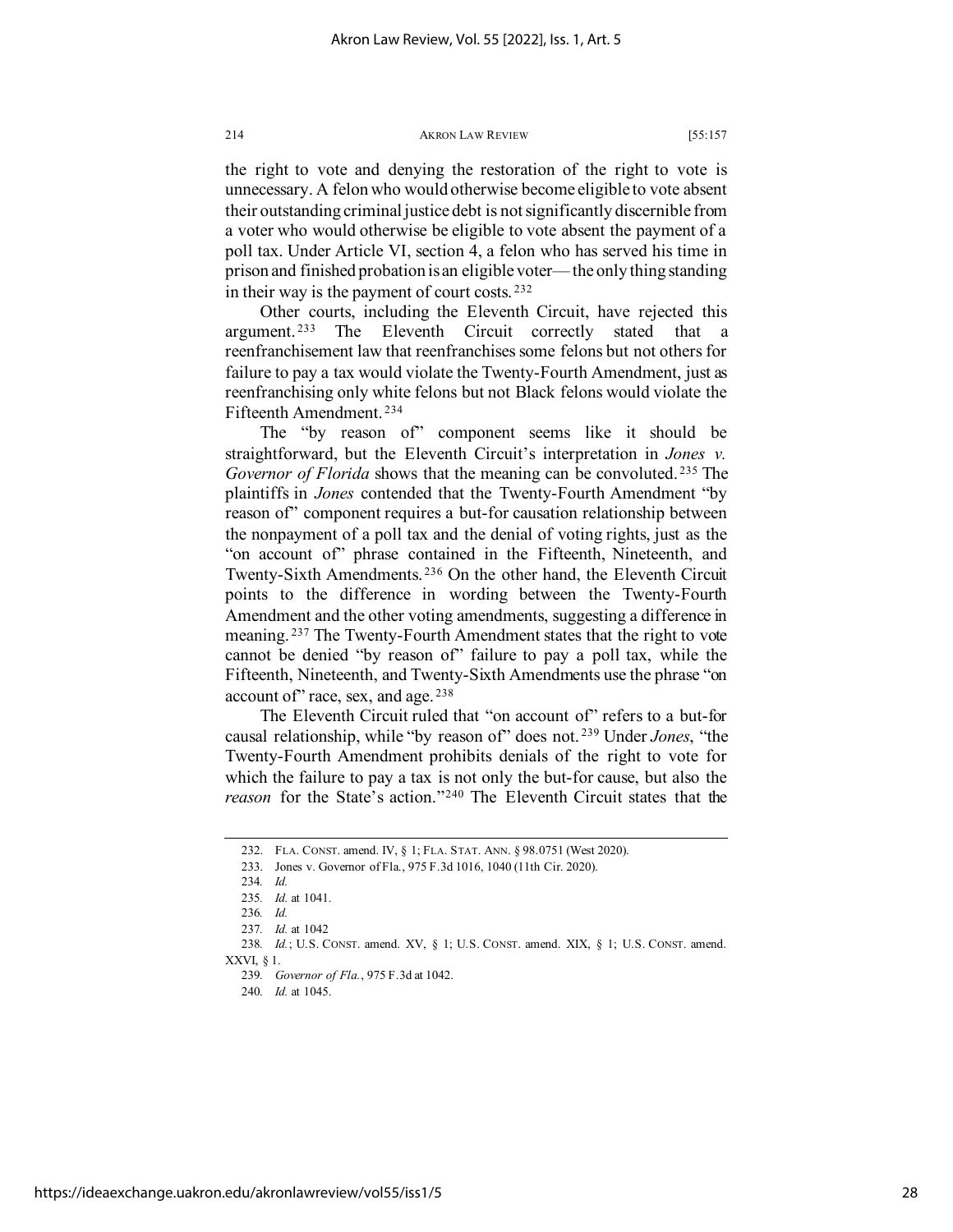reason for disenfranchisement under section 98.0751 is not the failure to pay a tax, but the State's constitutionally acceptable interest in "restoring to the electorate only fully rehabilitated felons who have satisfied the demands of justice."[241](#page-29-0)

The Eleventh Circuit incorrectly relied upon *Harman v. Forssenius*, the only Supreme Court case to date that has applied the Twenty-Fourth Amendment. [242](#page-29-1) *Harman* considered a Virginia statute that required voters to either pay a poll tax or file a witnessed or notarized certificate of residence. [243](#page-29-2) Focusing on the purpose of the Twenty-Fourth Amendment, the Supreme Court declared the Virginia code unconstitutional because it "unquestionably erects a real obstacle to voting in federal elections for those who assert their constitutional exemption from the poll tax.["244](#page-29-3) When Virginia argued that the residence requirement was no more onerous than the poll tax, the Supreme Court asserted that neither an equivalent nor milder substitute for a poll tax may be imposed.<sup>[245](#page-29-4)</sup> Additionally, when Virginia argued that the poll tax was a necessary alternative method of proving residence, the *Harman* court concluded that constitutional deprivations "may not be justified by some remote administrative benefit to the State."[246](#page-29-5)

The Eleventh Circuit insists that the reason the Virginia code was unconstitutional in *Harman* was that Virginia's interest in proving residence was not an acceptable reason to disenfranchise those who did not pay the poll tax. [247](#page-29-6) But the Supreme Court explicitly stated that whether the poll tax was a reliable way to serve the state's interest in proving residence "need not be decided."[248](#page-29-7) *Harman* makes it very clear that the State may not present a voter with the option of either performing a task or paying a poll tax, regardless of the state's reasoning. [249](#page-29-8)

Section 98.0751 functions very similarly to the Virginia code in *Harman*. The statute offers felons the choice to either pay off their court fees, which are functionally equivalent to taxes, or request to have those fees waived or converted to community service by a judge before they can vote. [250](#page-29-9) The Eleventh Circuit claims that the tax is constitutionally

<span id="page-29-2"></span><span id="page-29-1"></span><span id="page-29-0"></span><sup>241</sup>*. Id.*

<sup>242.</sup> Jones v. Governor of Fla., 975 F.3d 1016, 1044 (11th Cir. 2020).

<sup>243</sup>*. Id.* at 529.

<sup>244</sup>*. Id.* at 540.

<span id="page-29-3"></span><sup>245</sup>*. Id.* at 542.

<sup>246</sup>*. Id.*

<span id="page-29-7"></span><span id="page-29-6"></span><span id="page-29-5"></span><span id="page-29-4"></span><sup>247.</sup> Jones v. Governor of Fla., 975 F.3d 1016, 1045 (11th Cir. 2020).

<sup>248</sup>*. Harman*, 380 U.S. at 544.

<sup>249</sup>*. Id.*

<span id="page-29-9"></span><span id="page-29-8"></span><sup>250.</sup> FLA. STAT. ANN. § 98.971 (West 2020).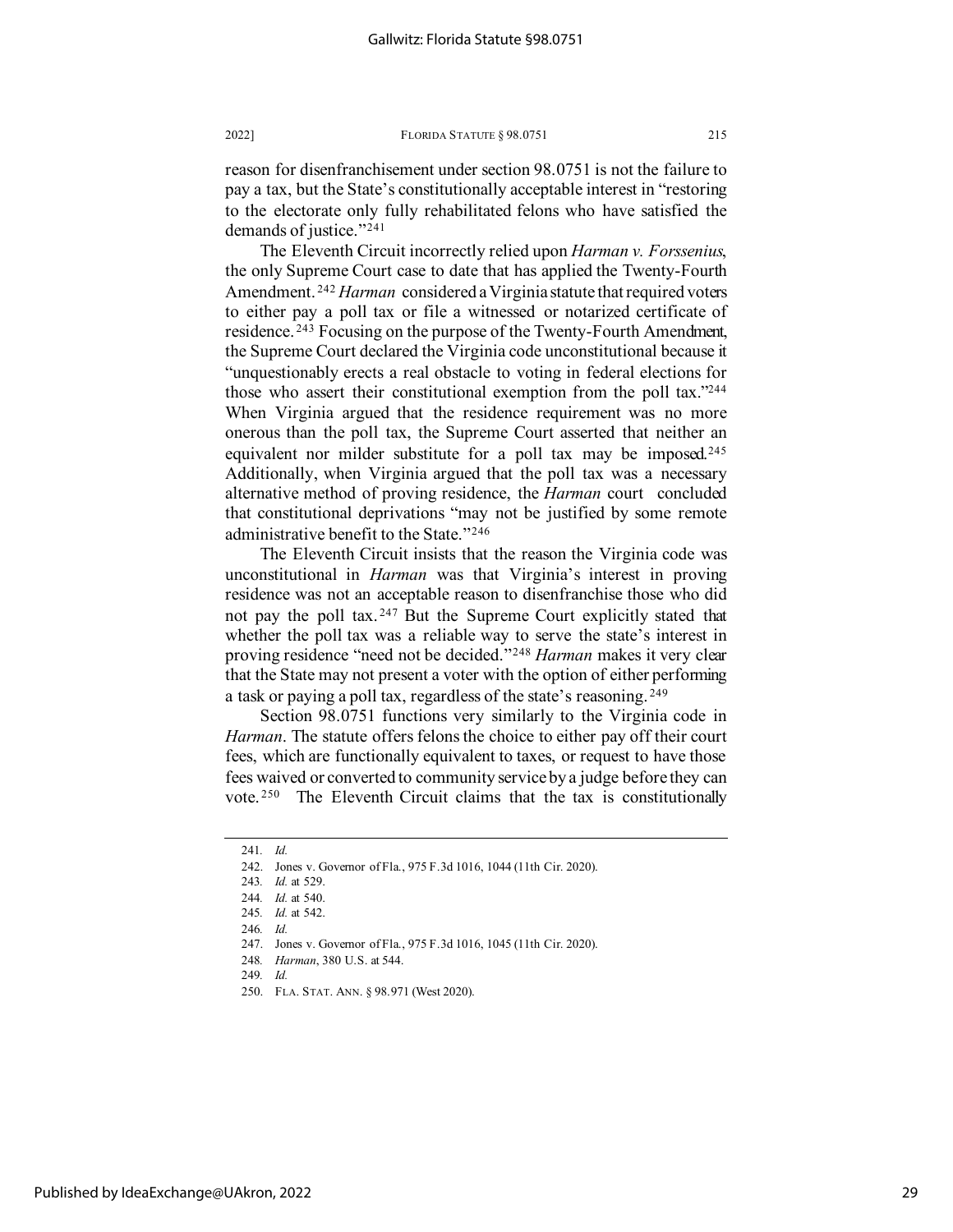supported by Florida's interest in "restoring to the electorate fully rehabilitated citizens who have satisfied the demands of justice." But this interest is irrelevant under *Harman*, [251](#page-30-0) which found that the Twenty-Fourth Amendment abolished the poll tax "regardless of the service it performs."[252](#page-30-1)

The Eleventh Circuit should have accepted the but-for causation argument presented by the plaintiffs and affirmed the decision of the District Court. The plaintiffs correctly emphasized the importance of the existence of an exchange of a payment for a vote.<sup>[253](#page-30-2)</sup> Court costs are taxes under the Twenty-Fourth Amendment, <sup>[254](#page-30-3)</sup> and denying felons their right to vote but-for the payment of those taxes violates the Twenty-Fourth Amendment. [255](#page-30-4)

## V. CONCLUSION

The Eleventh Circuit upholding section 98.0751, and the Supreme Court declining to review it leading into the 2020 election, was very disheartening. The statute silences the voices of multiple marginalized groups, particularly lower-income Black Floridians; courts have enforced it inconsistently across Florida; has created an administrative disaster; and resulted in a low voter turnout among people with felony convictions. The statute requires felons to pay a poll tax before they can exercise their right to vote —a direct violation of the Twenty-Fourth Amendment.

While the effects of section 98.0751 were disappointing, Desmond Meade and the Florida Rights Restoration Coalition have not let it discourage them. They have worked tirelessly raising money to help indigent felons pay off their court fees and get them their right to vote.<sup>[256](#page-30-5)</sup> Several celebrities have joined the cause, including John Legend and LeBron James. [257](#page-30-6) The positive impact of Article VI, section 4 must not be ignored.

<span id="page-30-6"></span>257. Morgan Simon, *Is Voting Free? Not for All Americans: Why Desmond Meade, LeBron James, John Legend, and Camila Cabello Have Raised over \$20M for Floridians to Gain the Chance to Vote*, FORBES (Sept. 24, 2020, 4:49 pm), https://www.forbes.com/sites/morgansimon/

<sup>251</sup>*. Harman*, 380 U.S. at 544.

<sup>252</sup>*. Id.*

<sup>253</sup>*. Id.*

<span id="page-30-3"></span><span id="page-30-2"></span><span id="page-30-1"></span><span id="page-30-0"></span><sup>254.</sup> Jones v. DeSantis, 462 F. Supp. 3d 1196, 1234 (N.D. Fla.) *vacated*, 975 F.3d 1016 (11th Cir. 2020); *see* discussion *supra* Section IV.B.1.

<sup>255.</sup> Harman v. Forssenius, 380 U.S. 528 (1965).

<span id="page-30-5"></span><span id="page-30-4"></span><sup>256.</sup> Amy Goodman, *Voting Activist Desmond Meade on Re-enfranchising People & Why "Ex-Felon" Is a Dehumanizing Label*, DEMOCRACY NOW (Nov. 13, 2020), https://www. democracynow.org/2020/11/13/desmond\_meade\_florida\_voting\_rights [https://perma.cc/L8JD-3ZZY].